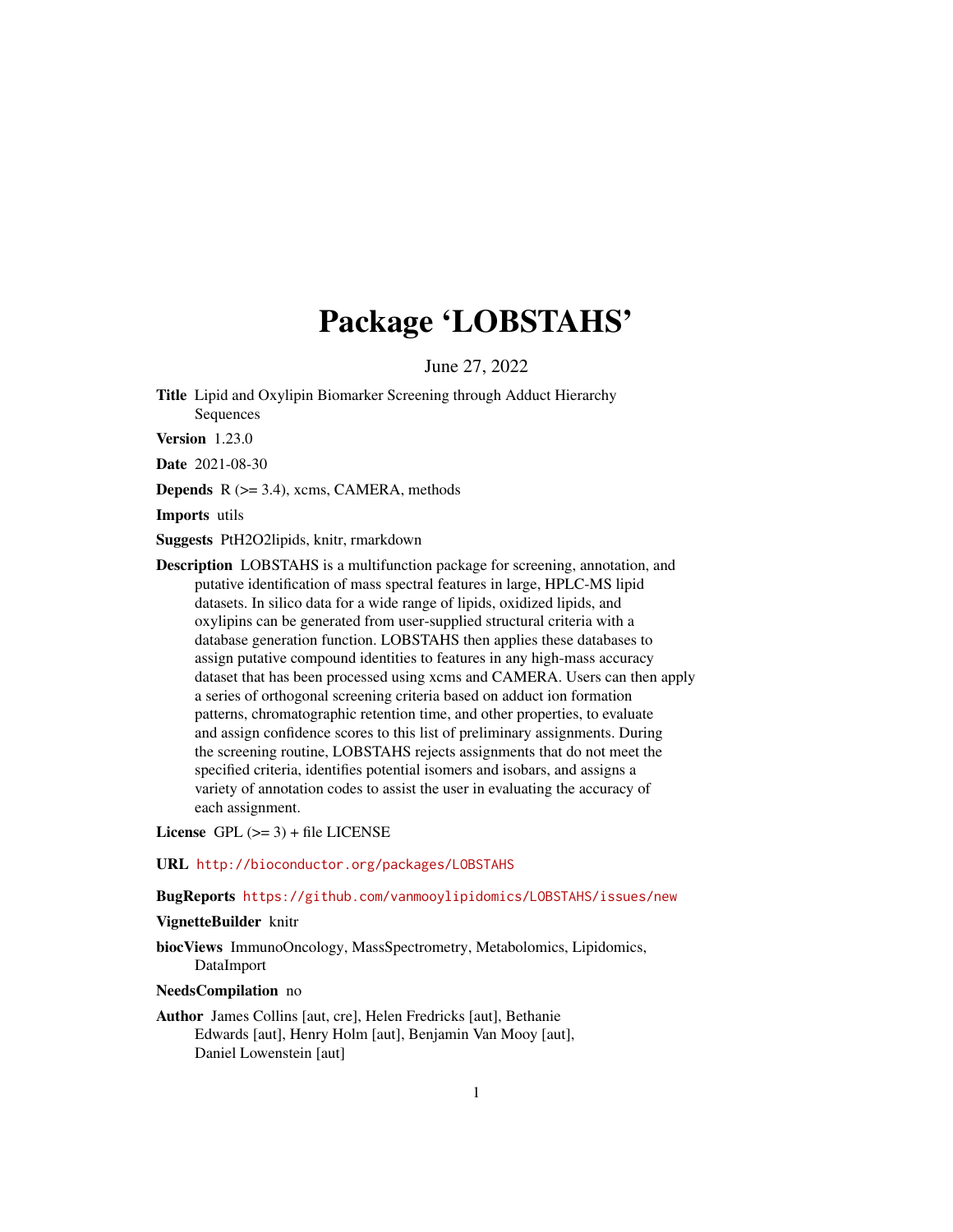<span id="page-1-0"></span>Maintainer Henry Holm <hholm@whoi.edu>, Daniel Lowenstein <dlowenstein@whoi.edu>, James Collins <james.r.collins@aya.yale.edu>

git\_url https://git.bioconductor.org/packages/LOBSTAHS

git\_branch master

git\_last\_commit d67c139

git\_last\_commit\_date 2022-04-26

Date/Publication 2022-06-27

# R topics documented:

| Index | 25 |
|-------|----|

<span id="page-1-1"></span>doLOBscreen *Screen, annotate, and identify compounds in an xsAnnotate object*

# Description

Primary function of the LOBSTAHS package. Screen, annotate, and assign compound identities to peak groups in a CAMERA [xsAnnotate](#page-0-0) object containing HPLC-ESI-MS lipid data. Identify and annotate possible isomers and isobars.

# Usage

```
doLOBscreen(xsA, polarity = NULL, database = NULL, remove.iso = TRUE,
           rt.restrict = TRUE, rt.windows = NULL, exclude.oddFA = TRUE,
           exclude.oxyrule =TRUE, match.ppm = NULL, retain.unidentified = TRUE)
```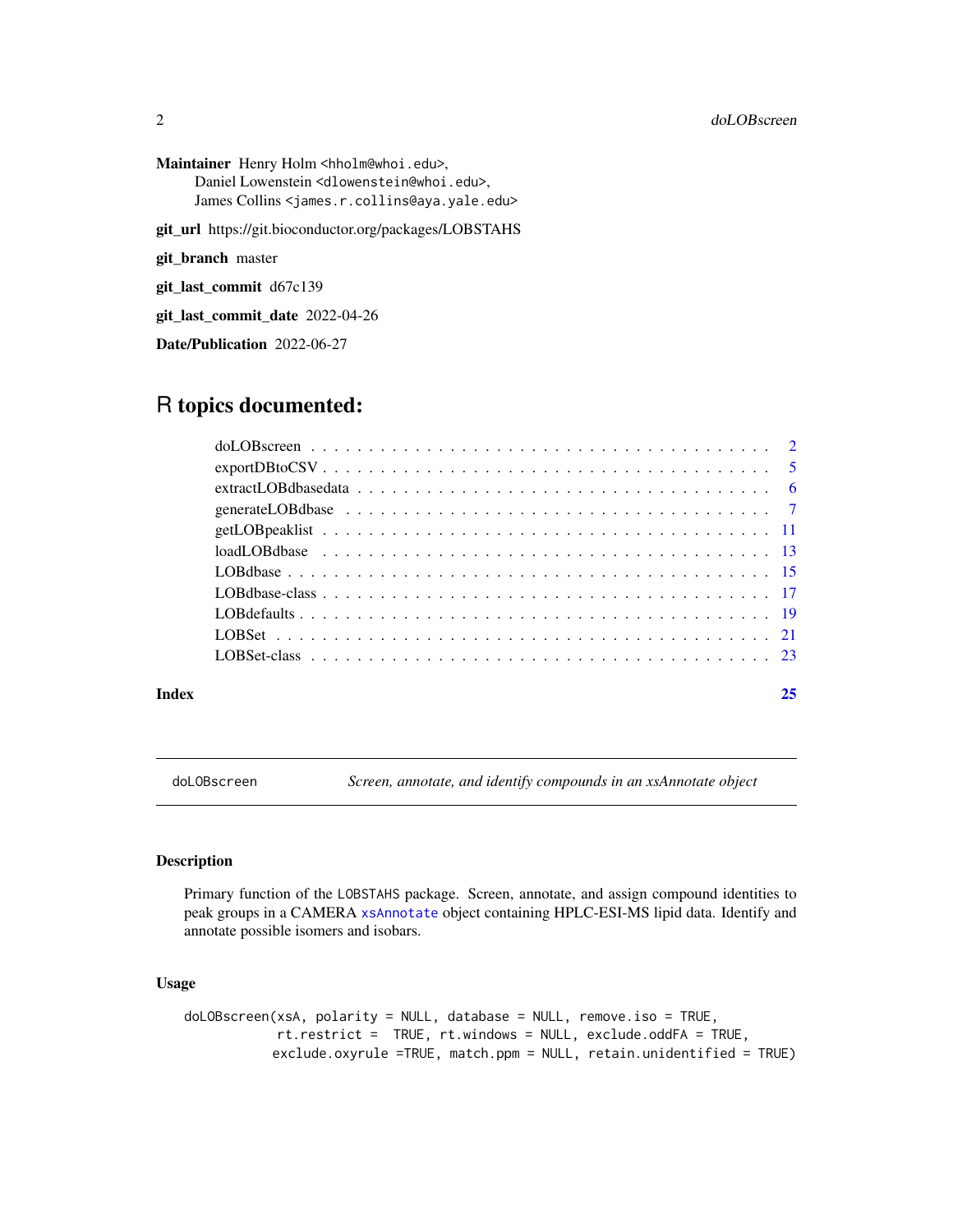# <span id="page-2-0"></span>Arguments

| xsA                 | A CAMERA xsAnnotate-class object with identified pseudospectra. Must<br>contain isotope data from findIsotopes if user elects remove. iso = TRUE).                                                                                                                                                                                                                                                                                                                                                                  |
|---------------------|---------------------------------------------------------------------------------------------------------------------------------------------------------------------------------------------------------------------------------------------------------------------------------------------------------------------------------------------------------------------------------------------------------------------------------------------------------------------------------------------------------------------|
| polarity            | Specify polarity mode of data in xsA: "positive" or "negative." doLOBscreen<br>will attempt to detect the polarity mode if nothing is given.                                                                                                                                                                                                                                                                                                                                                                        |
| database            | Specify the LOBdbase from which compound identities and adduct ion hierar-<br>chy data are to be applied. If nothing is specified, doLOBscreen will use the<br>LOBSTAHS default database (default.LOBdbase) for the appropriate ioniza-<br>tion mode.                                                                                                                                                                                                                                                               |
|                     | The database generation function generateLOBdbase can be used to create a<br>LOBdbase from structural property ranges specified by the user in a series of<br>input tables. loadLOBdbase can be used to import and reconstruct a "LOBdbase"<br>object from a previously generated database that was saved as a .csv file.                                                                                                                                                                                           |
| remove.iso          | Should secondary isotope peaks be removed? (If TRUE, xsA must contain isotope<br>data obtained using findIsotopes.)                                                                                                                                                                                                                                                                                                                                                                                                 |
| rt.restrict         | Should lipid class retention time screening criteria be applied to putative com-<br>pound assignments?                                                                                                                                                                                                                                                                                                                                                                                                              |
| rt.windows          | File path to a .csv file containing retention time "window" data to be used<br>for screening by lipid class, if rt. restrict = TRUE. If nothing is specified,<br>doLOBscreen will use the package default windows (default.rt.windows),<br>which are specific to the HPLC-MS method currently used in the Van Mooy<br>Lab at Woods Hole Oceanographic Institution.                                                                                                                                                  |
|                     | Because the user is advised to provide retention time data specific to his/her<br>HPLC-MS method, failure to specify a value for rt.windows will result in a<br>warning. A Microsoft Excel spreadsheet template included with the package at<br>Resources/library/LOBSTAHS/doc/xlsx/LOBSTAHS_rt.windows.xlsx can be used<br>to generate a .csv file of retention time data in a format appropriate for rt. windows.<br>Alternatively, the spreadsheet file may be downloaded from the package GitHub<br>repository. |
| exclude.oddFA       | Should compound assignments with an odd total number of acyl carbon atoms<br>be excluded? (Applies only to assignments where the parent lipid class is TAG,<br>IP-DAG, PUA, FFA or IP-MAG.) Useful if data are (or are believed to be) of<br>exclusively eukaryotic origin.                                                                                                                                                                                                                                         |
| match.ppm           | $m/z$ tolerance (in ppm) used for matching observed data against the calculated<br>$m/z$ 's in the database                                                                                                                                                                                                                                                                                                                                                                                                         |
| exclude.oxyrule     |                                                                                                                                                                                                                                                                                                                                                                                                                                                                                                                     |
| retain.unidentified | Should compound assignments include physically unlikey fatty acid molecules<br>in which the total number of double bonds is less than the oxidation state of<br>the molecule? Useful if such rare molecules are likely to be found in sample.<br>Exclusion applies only to assignments where the parent lipid class is TAG, IP-<br>DAG, PUA, FFA or IP-MAG.                                                                                                                                                         |
|                     | Should data for unidentified or discarded features be retained and appended to<br>user's results? Useful if untargeted follow-on data analysis is anticipated, or<br>when user wants to retain data for all features present in the original dataset, not<br>just those for which a LOBSTAHS identity was found.                                                                                                                                                                                                    |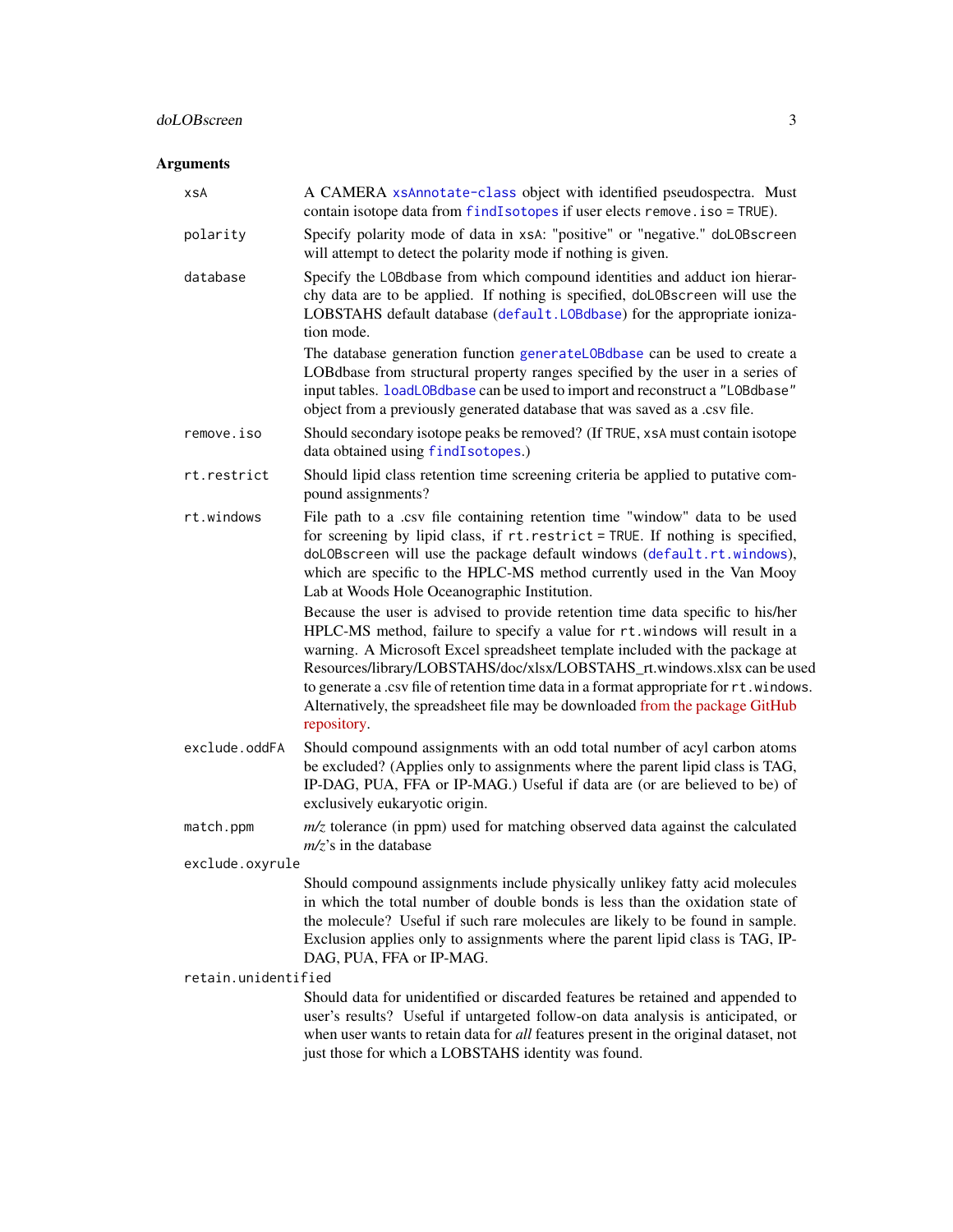#### <span id="page-3-0"></span>Details

doLOBscreen draws compound identities from a LOBdbase database. The function applies various retention time and adduct ion hierarchy screening criteria to winnow the list of putative compound assignments. It returns a table of annotated peak data with compound assignments and various annotation codes to assist the user in interpretation and follow-on data analysis.

# Value

A ["LOBSet-class"](#page-22-1) object.

#### Author(s)

James Collins, <james.r.collins@aya.yale.edu>

#### References

The LOBSTAHS package is presented in:

Collins, J.R., B.R. Edwards, H.F. Fredricks, and B.A.S. Van Mooy. 2016. LOBSTAHS: An adductbased lipidomics strategy for discovery and identification of oxidative stress biomarkers. *Analytical Chemistry* 88:7154-7162, doi[:10.1021/acs.analchem.6b01260.](http://dx.doi.org/10.1021/acs.analchem.6b01260)

Data for lipid classes BLL, PDPT, vGSL, sGSL, hGSL, hapGSL, and hapCER are as described in:

Hunter J. E., M. J. Frada, H. F. Fredricks, A. Vardi, and B. A. S. Van Mooy. 2015. Targeted and untargeted lipidomics of *Emiliania huxleyi* viral infection and life cycle phases highlights molecular biomarkers of infection, susceptibility, and ploidy. *Frontiers in Marine Science* 2:81, doi[:10.3389/fmars.2015.00081](http://dx.doi.org/10.3389/fmars.2015.00081)

Fulton, J. M., H. F. Fredricks, K. D. Bidle, A. Vardi, B. J. Kendrick, G. R. DiTullio, and B. A. S. Van Mooy. 2014. Novel molecular determinants of viral susceptibility and resistance in the lipidome of *Emiliania huxleyi*, *Environmental Microbiology* 16(4):1137-1149, doi[:10.1111/1462-2920.12358.](http://dx.doi.org/10.1111/1462-2920.12358)

# See Also

[LOBSet](#page-22-1), [LOBdbase](#page-16-1), [loadLOBdbase](#page-12-1), [getLOBpeaklist](#page-10-1), [generateLOBdbase](#page-6-1), [default.LOBdbase](#page-18-1), [default.rt.windows](#page-18-1), [xcmsSet](#page-0-0), [xsAnnotate](#page-0-0), [findIsotopes](#page-0-0)

### Examples

## screen & annotate xsAnnotate object from the PtH2O2lipids dataset using all ## screening options, while retaining unidentified/discarded features library(PtH2O2lipids)

```
myPtH202LOBSet = doLOBscreen(ptH2O2lipids$xsAnnotate, polarity = "positive",
                            database = NULL, remove.iso = TRUE,
                             rt.restrict = TRUE, rt.windows = NULL,
                             exclude.oddFA = TRUE, match.ppm = 2.5,
                             exclude.oxyrule = TRUE, retain.unidentified = TRUE)
```
## show some diagnostics LOBscreen\_diagnostics(myPtH202LOBSet) # screening diagnostics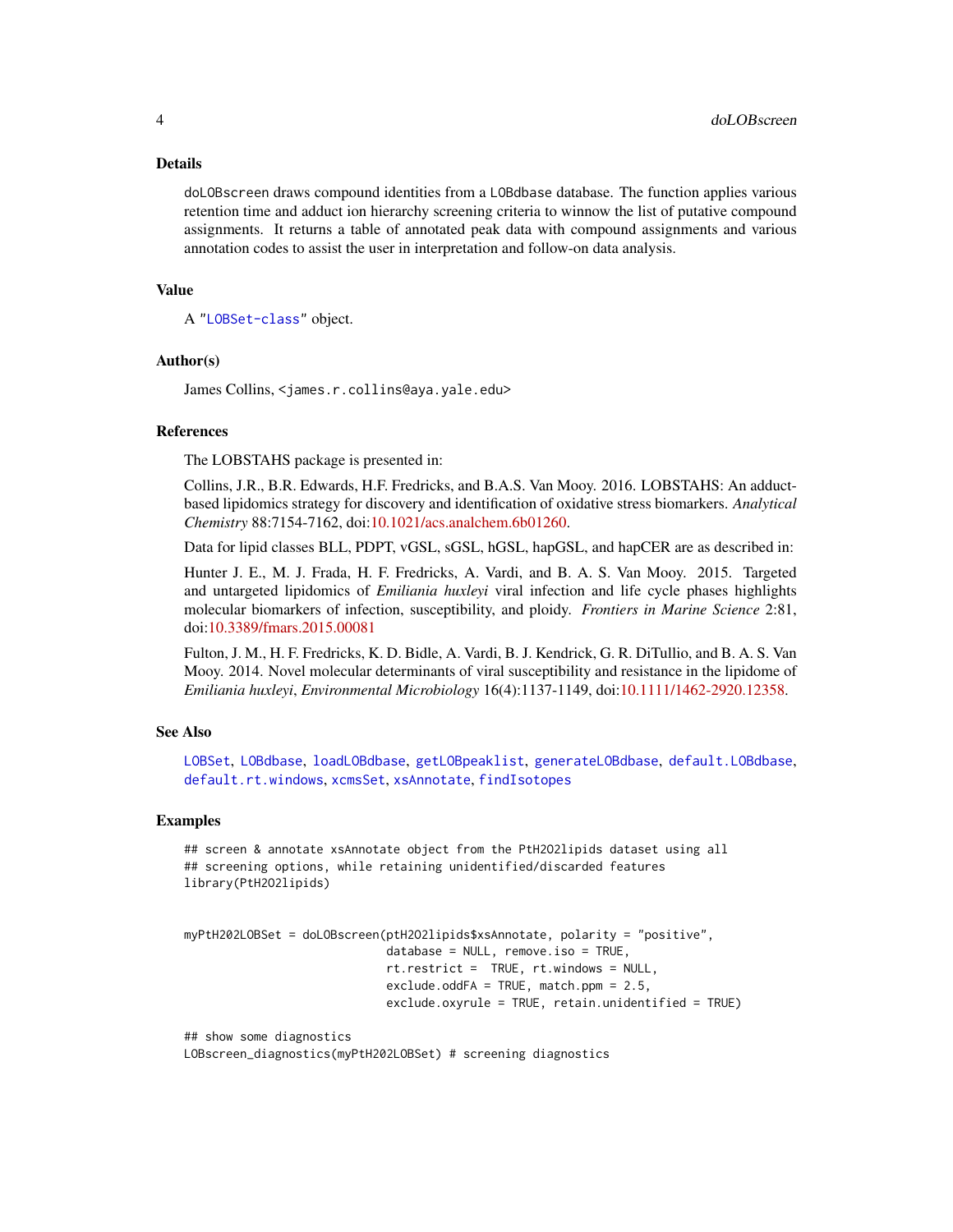# <span id="page-4-0"></span>exportDBtoCSV 5

LOBisoID\_diagnostics(myPtH202LOBSet) # isomer identification data

exportDBtoCSV *Export a LOBSTAHS database (LOBdbase) object to a text file*

# Description

Collects all elements of a [LOBdbase-class](#page-16-1) object into a single table, then writes the table to a .csv file.

#### Usage

```
exportDBtoCSV(LOBdbase)
```
# Arguments

LOBdbase A LOBSTAHS "LOBdbase" object.

# Details

exportDBtoCSV extracts data from all slots in a given "LOBdbase" object and flows it into a data frame. The data frame is then written to a .csv file with a series of plain-language column headers. The file name includes the database polarity mode and a timestamp (in user's local time) indicating the time and date of export.

# Value

A .csv file containing data from a [LOBdbase-class](#page-16-1) object.

# Author(s)

James Collins, <james.r.collins@aya.yale.edu>

# References

Collins, J.R., B.R. Edwards, H.F. Fredricks, and B.A.S. Van Mooy. 2016. LOBSTAHS: An adductbased lipidomics strategy for discovery and identification of oxidative stress biomarkers. *Analytical Chemistry* 88:7154-7162

# See Also

[LOBdbase](#page-14-1), [LOBdbase](#page-16-1), [generateLOBdbase](#page-6-1)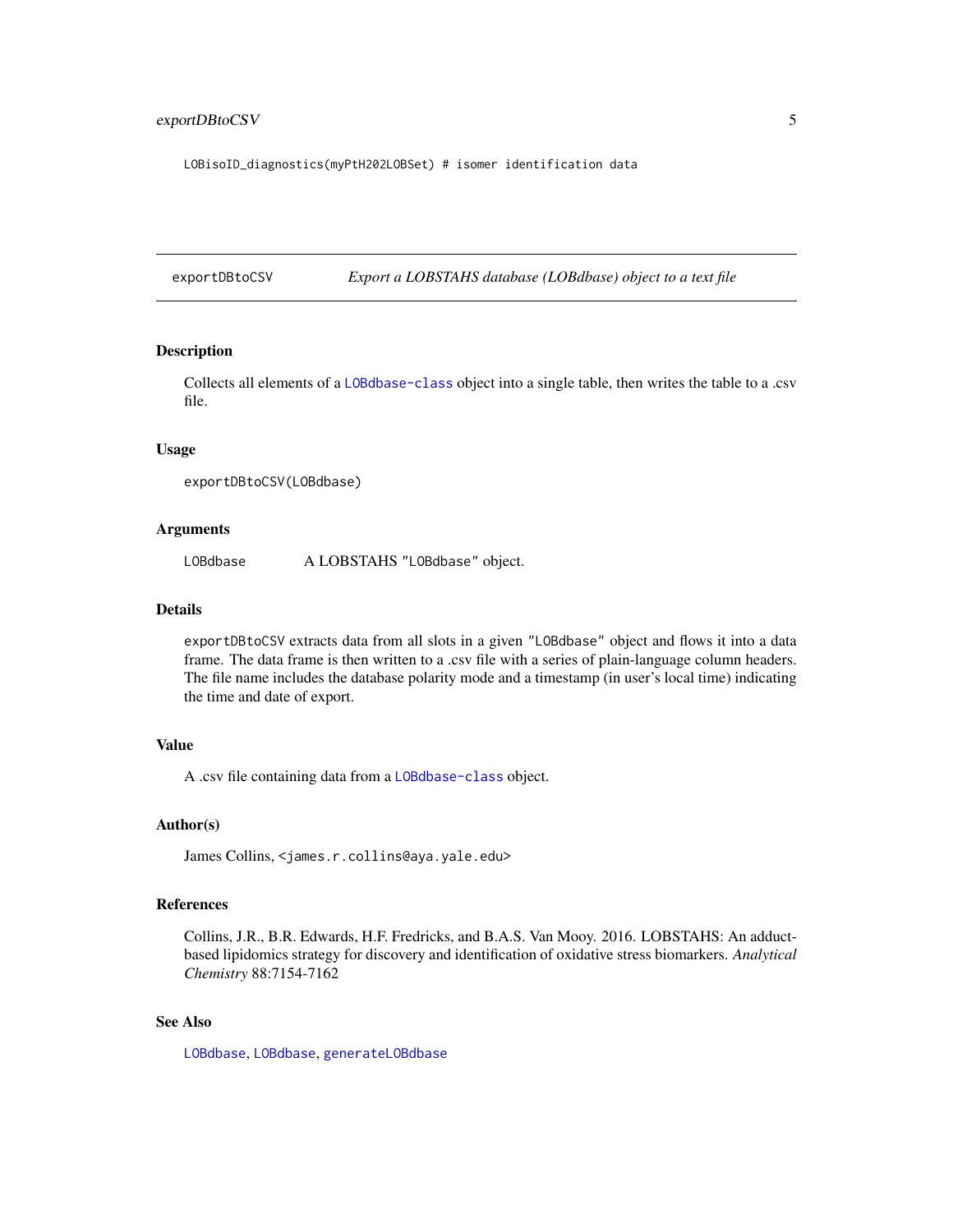# Examples

## export default positive mode database to a text file

data("default.LOBdbase")

exportDBtoCSV(default.LOBdbase\$positive)

## file is written to user's working directory, with filename containing ## polarity and timestamp of generation

extractLOBdbasedata *Extract compound data from a LOBdbase*

# Description

Extracts data from a LOBSTAHS [LOBdbase-class](#page-16-1) object for a given molecular species.

# Usage

```
extractLOBdbasedata(frag_ID, database)
```
# Arguments

| frag_ID  | The LOB dbase fragment $ID(s)$ corresponding to the species for which data<br>should be extracted. |
|----------|----------------------------------------------------------------------------------------------------|
| database | The LOB dbase from which data are to be extracted.                                                 |

# Value

A data frame containing the extracted data, with field names corresponding to the slots in database.

# Author(s)

James Collins, <james.r.collins@aya.yale.edu>

# References

Collins, J.R., B.R. Edwards, H.F. Fredricks, and B.A.S. Van Mooy. 2016. LOBSTAHS: An adductbased lipidomics strategy for discovery and identification of oxidative stress biomarkers. *Analytical Chemistry* 88:7154-7162

# See Also

[LOBdbase](#page-16-1), [LOBdbase](#page-14-1) [loadLOBdbase](#page-12-1), [generateLOBdbase](#page-6-1), [default.LOBdbase](#page-18-1)

<span id="page-5-0"></span>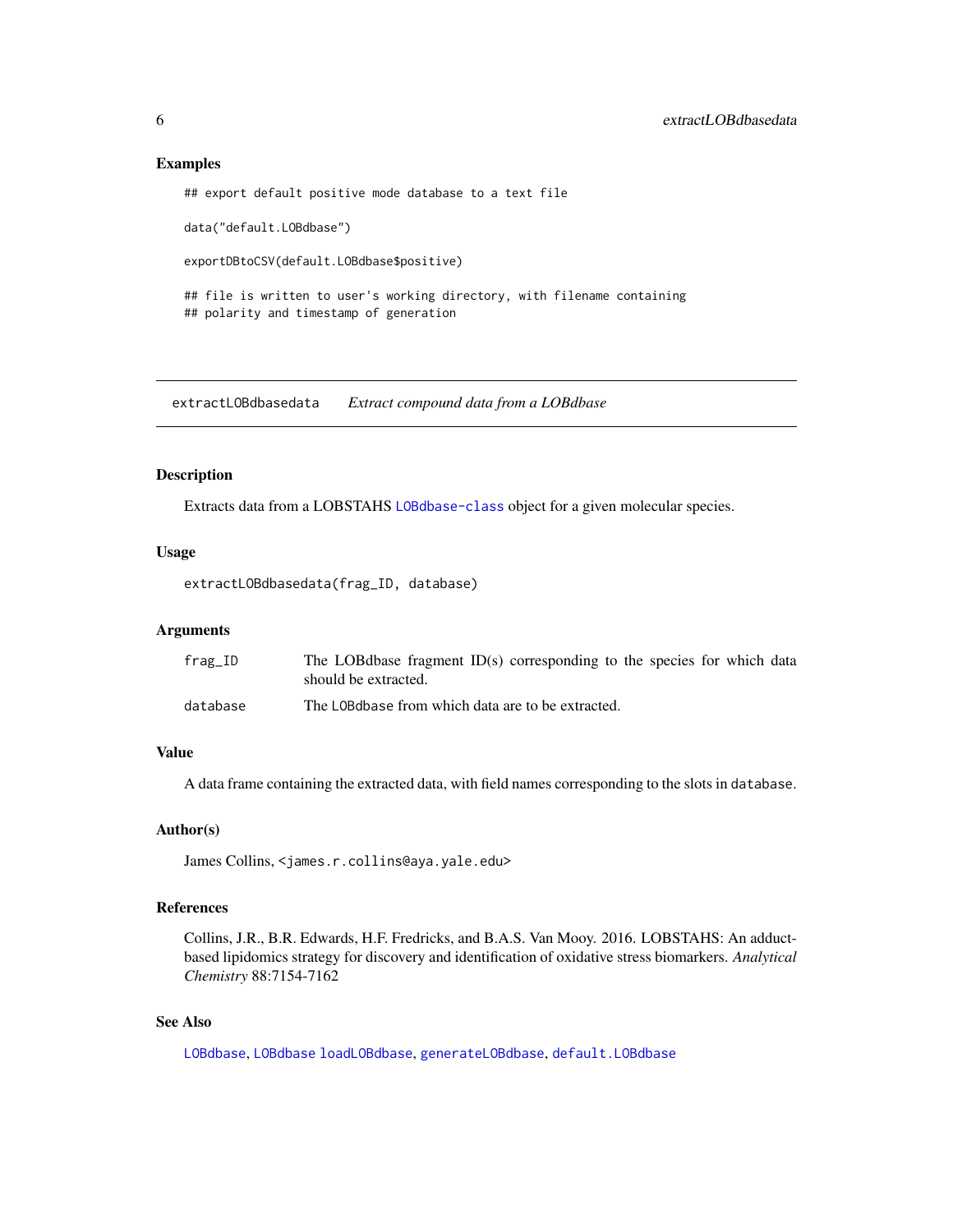# <span id="page-6-0"></span>generateLOBdbase 7

# Examples

```
## extract data from the default database for the [M+H]+ adduct of
## dinitrophenyl-phosphatidylethanolamine (DNPPE), a synthetic lipid used as an
## internal standard
data(default.LOBdbase)
DNPPE.data = extractLOBdbasedata(frag_ID = 19801,
                                 database = default.LOBdbase$positive)
```
<span id="page-6-1"></span>generateLOBdbase *Conduct* in silico *simulation and generate lipid-oxylipin database*

# Description

Applies an *in silico* simulation to generate data by ionization mode (polarity) for a wide range of lipids, oxidized lipids, and oxylipins. User-supplied structural criteria and empirically-determined adduct ion abundance rankings for the major lipid classes are used to create entries for a range of lipid moieties. The database(s) can then be used in [doLOBscreen](#page-1-1) to assign compound identities to grouped peakdata.

# Usage

```
generateLOBdbase(polarity = c("positive","negative"), gen.csv = FALSE,
                 component.defs = NULL, AIH.defs = NULL, acyl.ranges = NULL,
                 oxy.ranges = NULL)
```
# Arguments

| polarity       | Ionization mode for which database is to be generated.                                                                                                                                                                                                                                                                                                                                                                                                                                                                                                      |
|----------------|-------------------------------------------------------------------------------------------------------------------------------------------------------------------------------------------------------------------------------------------------------------------------------------------------------------------------------------------------------------------------------------------------------------------------------------------------------------------------------------------------------------------------------------------------------------|
| gen.csv        | Should results also be written to a .csy file?                                                                                                                                                                                                                                                                                                                                                                                                                                                                                                              |
| component.defs | File path to a .csv file containing elemental composition definitions for the var-<br>ious chemical components needed by generateLOBdbase. If nothing is speci-<br>fied, generateLOBdbase will use the default composition table (default.componentCompTable).<br>The default table includes definitions for the masses of a wide range of adducts,<br>photosynthetic pigments, and structural backbones of some major lipid classes.                                                                                                                       |
|                | A Microsoft Excel spreadsheet template included with the package at Resources/library/LOBSTAHS/doc/<br>can be used to generate a custom csy file with elemental composition definitions<br>in a format appropriate for generateLOBdbase. Alternatively, the spreadsheet<br>may be downloaded from the package GitHub repository. Brief instructions for<br>customization of the table are given in this help document; full instructions, in-<br>cluding details on specification of the necessary base fragment, are contained in<br>the package vignette. |
|                | For each lipid class or compound specified in the component definitions table,<br>the field DB_gen_compound_type must contain one of five values: "DB_acyl_iteration,"                                                                                                                                                                                                                                                                                                                                                                                      |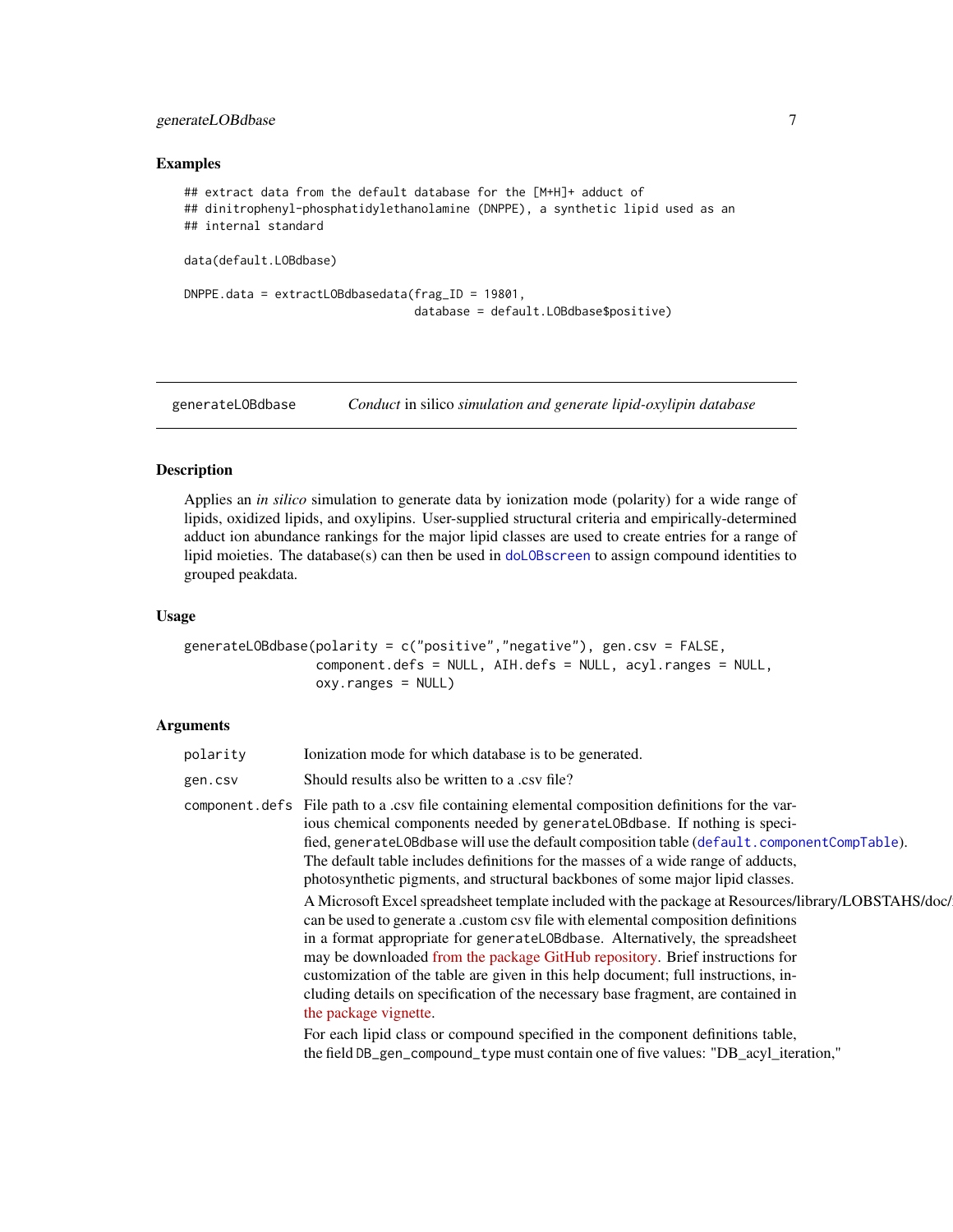<span id="page-7-0"></span>"DB\_unique\_species," "basic\_component," "adduct\_pos," or "adduct\_neg." The last three compound types are reserved for definition of basic components such as acteonitrile or acetate and for definition of adduct ion types; new entries of these types should only be created in the compound table when a new adduct or basic component must be specified. The first two compound types are used to define the way generateLOBdbase creates its databases. There are essentially two ways generateLOBdbase creates database entries in LOBSTAHS.

For compounds of DB\_gen\_compound\_type = "DB\_unique\_species" (the simpler of the two cases), database entries will be created only for adduct ions of the single compound specified. The latter type should be used for pigments and other lipids that do not have acyl groups, or when the user does not wish to consider any possible variation in acyl properties. In this case, the exact mass of the complete (neutral) molecule should be specified in the component definitions (i.e., component composition) table.

Alternatively, for compounds of DB\_gen\_compound\_type = "DB\_acyl\_iteration", generateLOBdbase will create database entries for adduct ions of multiple molecular species within the lipid class based on the ranges of acyl properties and oxidation states given for the class in acyl.ranges and oxy.ranges (see below). In this case, the compound table should be used to define the exact mass of a "base fragment" for the lipid class. Using this "base fragment" as a starting point, generateLOBdbase creates multiple entries for molecules in the lipid class by iterative addition of various combinations of fatty acids. In the case of IP-DAG and IP-MAG, the base fragment includes the entire polar headgroup, the glycerol backbone, and both carboxylic oxygen atoms in the fatty acid(s). In the case of TAG, the base fragment is defined as the glycerol backbone plus the carboxylic oxygen atoms on each of the three fatty acids. The base fragments for any new lipid classes for which the user desires evaluation of a range of acyl properties should be similarly defined.

Note that regardless of the DB\_gen\_compound\_type, an adduct hierarchy **must** be specified in the adduct ion hierarchy matrix (see below) for each compound or compound class specified in the Adduct\_hierarchy\_lookup\_class field of the component definitions table.

AIH.defs File path to a .csv file containing empirical adduct ion hierarchy (AIH) data for various pigments, lipids, and lipid classes. If nothing is specified, generateLOBdbase will use the default AIH data ([default.adductHierarchies](#page-18-1)). Each compound or compound class for which there is an entry in the AIH definitions table should have at least one corresponding entry in the Adduct\_hierarchy\_lookup\_class field of the component definitions table (default, [default.componentCompTable](#page-18-1)). A Microsoft Excel spreadsheet template included with the package at Resources/library/LOBSTAHS/doc/ can be used to generate a .csv file with additional (or alternative) adduct hierarchy data in a format appropriate for generateLOBdbase. Alternatively, the spreadsheet may be downloaded [from the package GitHub repository.](https://github.com/vanmooylipidomics/LOBSTAHS/blob/master/inst/doc/xlsx/LOBSTAHS_adductHierarchies.xlsx) acyl.ranges File path to a .csv file containing ranges of values for the total number of acyl (i.e., fatty acid) carbon atoms to be considered during the *in silico* simula-

tion of any lipid classses for which DB\_gen\_compound\_type is specified as "DB\_acyl\_iteration" in the component definitions table, above. These include intact polar diacylglycerols (IP-DAG), triacylglycerols (TAG), polyunsaturated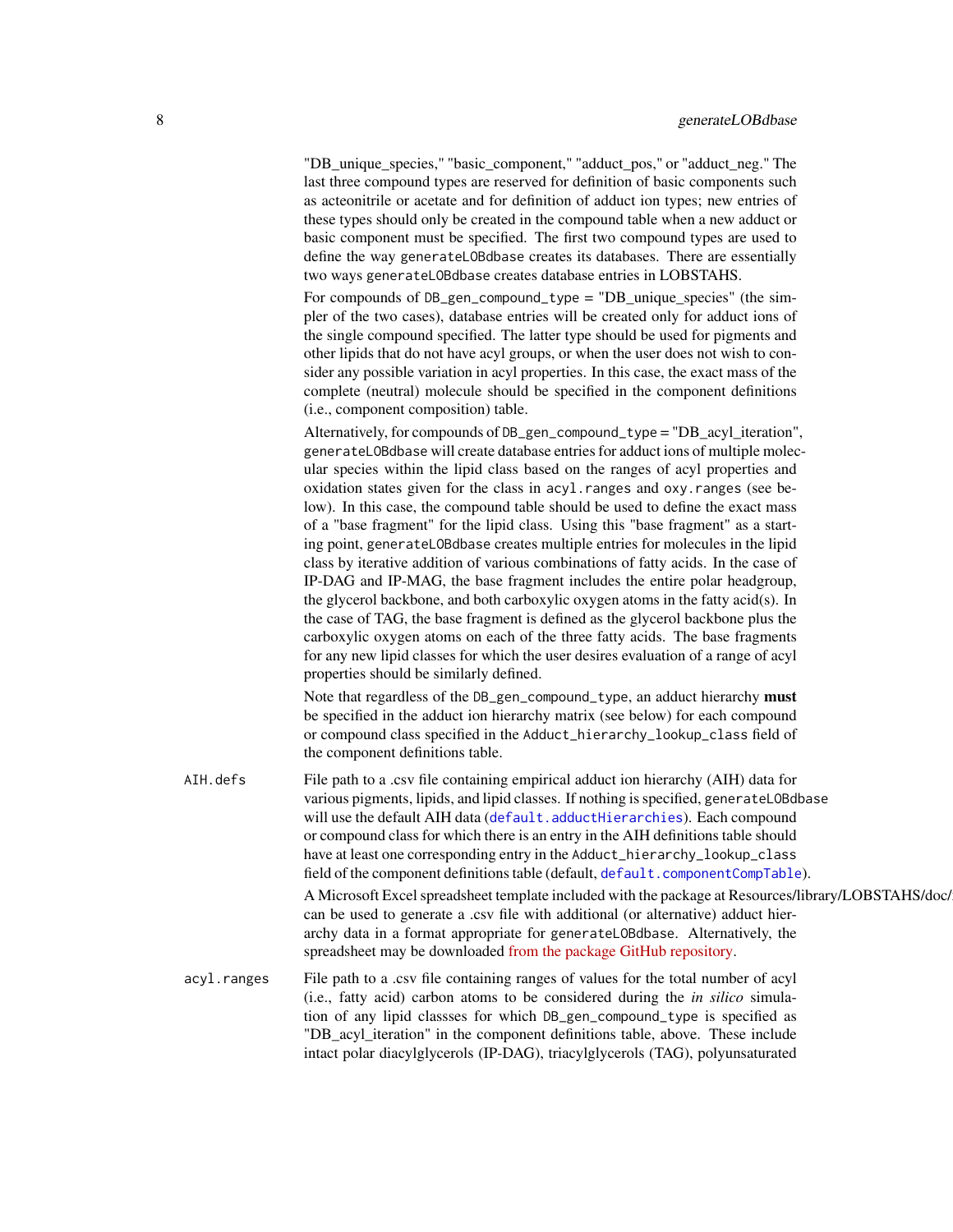<span id="page-8-0"></span>

|            | aldehydes (PUAs), and free fatty acids (FFA). If nothing is specified, generateL0Bdbase<br>will use the default acyl carbon atom range data in (default.acylRanges).<br>A Microsoft Excel spreadsheet template included with the package at Resources/library/LOBSTAHS/doc/<br>can be used to generate a .csv file with custom acyl carbon range data in a for-<br>mat appropriate for generateL0Bdbase. Alternatively, the spreadsheet may be           |
|------------|----------------------------------------------------------------------------------------------------------------------------------------------------------------------------------------------------------------------------------------------------------------------------------------------------------------------------------------------------------------------------------------------------------------------------------------------------------|
|            | downloaded from the package GitHub repository.                                                                                                                                                                                                                                                                                                                                                                                                           |
| oxy.ranges | File path to a .csv file containing ranges of values for the number of addi-<br>tional oxygen atoms to be considered during the <i>in silico</i> simulation of any lipid<br>classes for which DB_gen_compound_type is specified as "DB_acyl_iteration"<br>in the component definitions table, above. If nothing is specified, generateLOBdbase<br>will use the default oxidation state ranges in (default.oxyRanges).                                    |
|            | A Microsoft Excel spreadsheet template included with the package at Resources/library/LOBSTAHS/doc/<br>can be used to generate a .csv file with custom oxidation state ranges in a for-<br>mat appropriate for generateL0Bdbase. Alternatively, the spreadsheet may be<br>downloaded from the package GitHub repository. By default, generateL0Bdbase<br>considers 0-4 additional oxygen atoms on each chemically possible IP-DAG,<br>TAG, PUA, and FFA. |
|            |                                                                                                                                                                                                                                                                                                                                                                                                                                                          |

# Details

Using the default structural property inputs described here, generateLOBdbase can produce databases with entries for a wide range of intact polar diacylglycerols (IP-DAG), triacylglycerols (TAG), polyunsaturated aldehydes (PUAs), free fatty acids (FFA), and common photosynthetic pigments. The default databases (as of January 2017) contain data on 18,067 and 15,404 unique compounds that can be identifed in positive and negative ion mode spectra, respectively.

Note that the default databases have been pre-generated (see [default.LOBdbase](#page-18-1)) and it is therefore unnecessary to call generateLOBdbase with the default parameters.

# Value

A ["LOBdbase-class"](#page-16-1) object with the structure:

frag\_ID: Object of class "integer", a unique identifier for this molecular species

mz: Object of class "numeric", the calculated *m/z* of this species

- exact\_parent\_neutral\_mass: Object of class "numeric", the calculated (monoisotopic) exact mass of the parent compound of this species
- lipid\_class: Object of class "factor", the parent lipid class of this species

species: Object of class "character", the lipid subclass

adduct: Object of class "factor", the adduct ion represented by this entry

- adduct\_rank: Object of class "integer", the relative abundance ranking of this adduct relative to the other adducts of the same parent compound
- FA\_total\_no\_C: Object of class "integer", total number of acyl (fatty acid) carbon atoms in the parent compound; NA if lipid\_class is not TAG, IP-DAG, PUA, or FFA
- FA\_total\_no\_DB: Object of class "integer", total number of acyl (fatty acid) carbon-carbon double bonds in the parent compound; NA if lipid\_class is not TAG, IP-DAG, PUA, or FFA
- degree\_oxidation: Object of class "integer", number of additional oxygen atoms present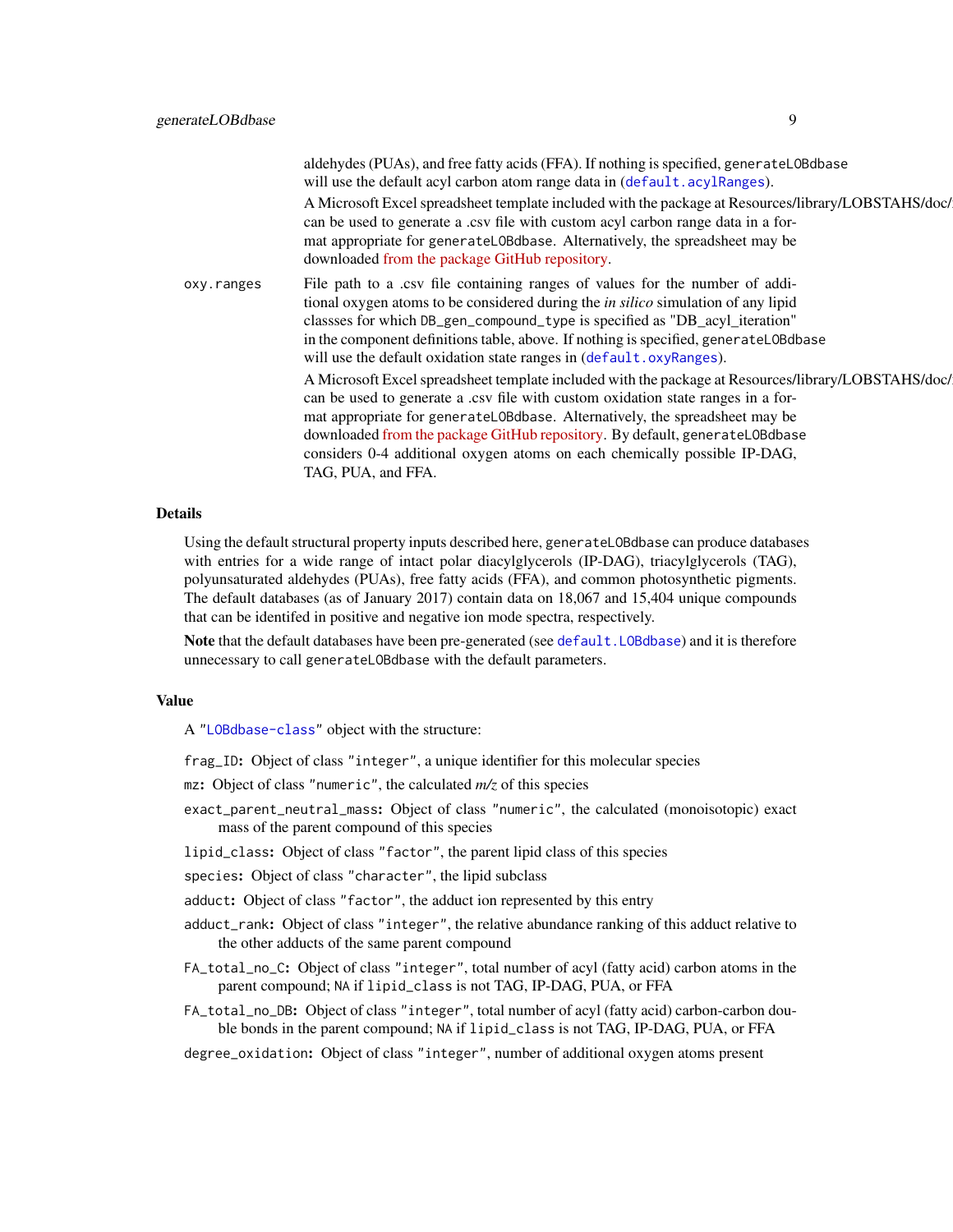<span id="page-9-0"></span>parent\_elem\_formula: Object of class "character", elemental formula of the parent compound

- parent\_compound\_name: Object of class "character", name of the parent compound; see the reference for this entry for the naming convention applied to compounds other than pigments
- polarity: Object of class "factor", ionization mode of data in the database
- num\_entries: Object of class "integer", number of total entries (adducts) in the database
- num\_compounds: Object of class "integer", number of parent compounds represented in the database (should be < num\_entries)

#### Author(s)

James Collins, <james.r.collins@aya.yale.edu>

# References

The LOBSTAHS package is presented in:

Collins, J.R., B.R. Edwards, H.F. Fredricks, and B.A.S. Van Mooy. 2016. LOBSTAHS: An adductbased lipidomics strategy for discovery and identification of oxidative stress biomarkers. *Analytical Chemistry* 88:7154-7162, doi[:10.1021/acs.analchem.6b01260.](http://dx.doi.org/10.1021/acs.analchem.6b01260)

Data for lipid classes BLL, PDPT, vGSL, sGSL, hGSL, hapGSL, and hapCER are as described in:

Hunter J. E., M. J. Frada, H. F. Fredricks, A. Vardi, and B. A. S. Van Mooy. 2015. Targeted and untargeted lipidomics of *Emiliania huxleyi* viral infection and life cycle phases highlights molecular biomarkers of infection, susceptibility, and ploidy. *Frontiers in Marine Science* 2:81, doi[:10.3389/fmars.2015.00081](http://dx.doi.org/10.3389/fmars.2015.00081)

Fulton, J. M., H. F. Fredricks, K. D. Bidle, A. Vardi, B. J. Kendrick, G. R. DiTullio, and B. A. S. Van Mooy. 2014. Novel molecular determinants of viral susceptibility and resistance in the lipidome of *Emiliania huxleyi*, *Environmental Microbiology* 16(4):1137-1149, doi[:10.1111/1462-2920.12358.](http://dx.doi.org/10.1111/1462-2920.12358)

#### See Also

[LOBdbase](#page-16-1), [LOBdbase](#page-14-1), [loadLOBdbase](#page-12-1), [doLOBscreen](#page-1-1), [default.LOBdbase](#page-18-1), [default.componentCompTable](#page-18-1), [default.adductHierarchies](#page-18-1), [default.acylRanges](#page-18-1), [default.oxyRanges](#page-18-1)

#### Examples

## generate the default positive ionization mode database

LOBdbase.pos = generateLOBdbase(polarity = "positive", gen.csv = FALSE, component.defs = NULL, AIH.defs = NULL, acyl.ranges = NULL, oxy.ranges = NULL)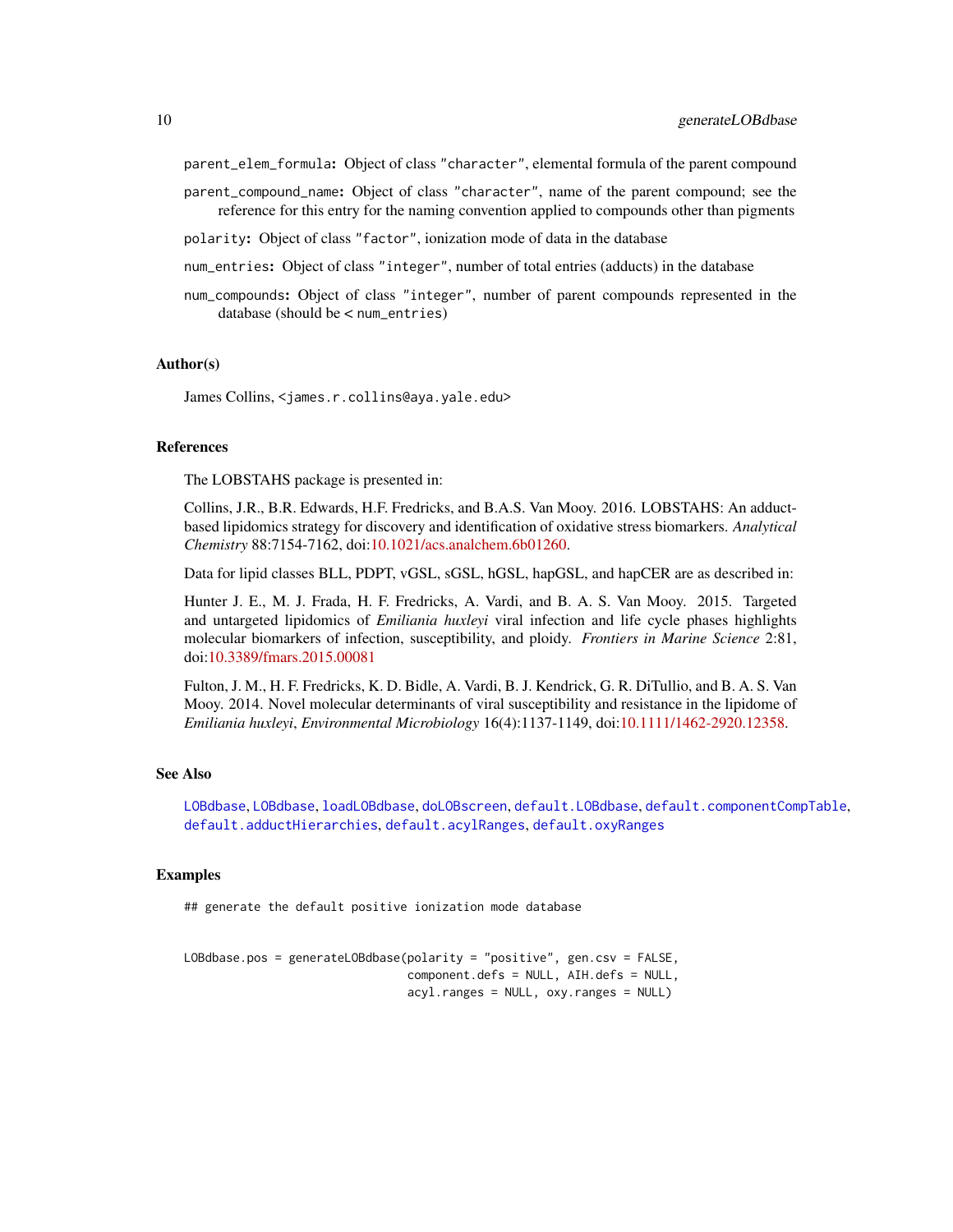# <span id="page-10-1"></span><span id="page-10-0"></span>**Description**

Extracts screened peak data, compound assignments, annotation codes, and (optionally) isomer data from a [LOBSet-class](#page-22-1) object. Returns a table containing the requested data, with option to export to a .csv file.

#### Usage

```
getLOBpeaklist(LOBSet, include.iso = TRUE, include.unidentified = TRUE,
              gen.csv = FALSE)
```
#### Arguments

| LOBSet               | A LOBSTAHS "LOBSet" object.                                                                                                                                                                                                                                                                |  |
|----------------------|--------------------------------------------------------------------------------------------------------------------------------------------------------------------------------------------------------------------------------------------------------------------------------------------|--|
| include.iso          | Specify whether isomer and isobar identification data should be included in<br>peaklist.                                                                                                                                                                                                   |  |
| include.unidentified |                                                                                                                                                                                                                                                                                            |  |
|                      | If data for unidentified or discarded features is present in the LOBSet, should<br>these data be exported with the peaklist? A value of FALSE will yield a peaklist<br>that includes data only for those features to which one or more LOBSTAHS<br>compound identities have been assigned. |  |
| gen.csv              | Should a .csv file be generated in addition to the data frame that is returned?                                                                                                                                                                                                            |  |

# Details

getLOBpeaklist extracts data from all slots in a given "LOBSet" object and flows it into a data frame. Annotation codes indicating compliance with the adduct ion hierarchy screening criteria are appended to the *m/z*, retention time, and peak area data for each xcms peakgroup remaining in the final dataset.

If include.iso = TRUE, three additional columns containing the match\_IDs of the possible isomers and isobars for each peakgroup are also appended. getLOBpeaklist does not export any of the diagnostic data in the LOBSet LOBscreen\_diagnostics or LOBisoID\_diagnostics slots.

When the LOBSet includes peak data for features that were not identified during screening or were discarded (i.e., if the user specified retain.unidentified = TRUE when calling [doLOBscreen](#page-1-1)), the user is given the option to export these data when using getLOBpeaklist. This is useful when untargeted follow-on data analysis is anticipated, or the user simply wants to export data for *all* features present in the original dataset, not just those for which a LOBSTAHS identity was found.

#### Value

A data frame with the following structure: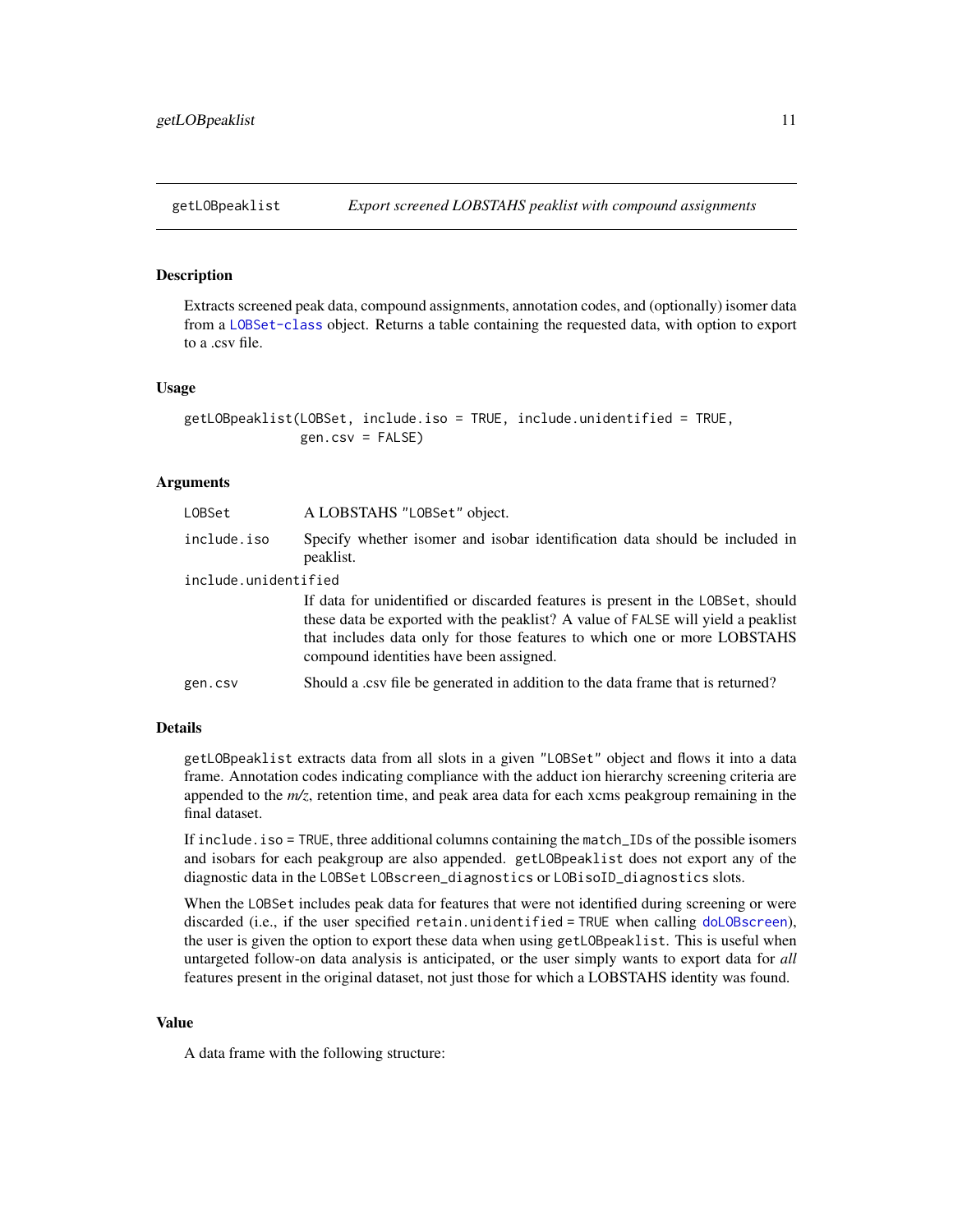- match\_ID: Object of class "integer", unique identifier for each assignment of a compound to a peakgroup (multiple match\_IDs can exist for a peakgroup if the group was assigned multiple compound identities
- compound\_name: Object of class "character", name of compound; see reference for naming convention applied to compounds other than pigments
- elem\_formula: Object of class "character", empirical formula of compound
- LOBdbase\_mz: Object of class "numeric", calculated *m/z* of the adduct for which data in this group are reported; obtained database
- peakgroup\_mz: Object of class "numeric", mean observed *m/z* of the feature in this peakgroup across all samples in which it was identified
- LOBdbase\_ppm\_match: Object of class "numeric", ppm deviation between observed and calculated *m/z*
- peakgroup\_rt: Object of class "numeric", mean observed retention time of the feature in this peakgroup across all samples in which it was identified
- peakgroup\_mzmin: Object of class "numeric", minimum observed *m/z* of feature across samples
- peakgroup\_mzmax: Object of class "numeric", maximum observed *m/z* of feature across samples
- peakgroup\_rtmin: Object of class "numeric", minimum observed retention time of feature across samples
- peakgroup\_rtmax: Object of class "numeric", maximum observed retention time of feature across samples
- peak area data: Several objects of class "numeric", containing integrated peak area data for this group by sample (one column for each sample in the dataset)
- xcms\_peakgroup: Object of class "integer", the xcms xcmsSet peakgroup identifier
- CAMERA\_pseudospectrum: Object of class "integer", the CAMERA xsAnnotate pseudospectrum identifier
- LOBdbase\_frag\_ID: Object of class "integer", the LOBdbase fragment ID corresponding to the adduct of this compound for which data are reported; this is the dominant adduct of the compound according to the adduct ion hierarchy rules for the parent lipid class
- LOBdbase\_exact\_parent\_neutral\_mass: Object of class "numeric", the calculated exact (monoisotopic) mass of the compound; from database
- lipid\_class: Object of class "factor", parent lipid class of this compound
- species: Object of class "character", if a pigment or IP-DAG, the specific compound species
- major\_adduct: Object of class "factor", adduct of the compound for which data in this entry is reported
- FA\_total\_no\_C: Object of class "integer", total number of acyl (fatty acid) carbon atoms in this compound; "NA" if lipid\_class is not TAG, IP-DAG, PUA, or FFA
- FA\_total\_no\_DB: Object of class "integer", total number of acyl (fatty acid) carbon-carbon double bonds in this compound; "NA" if lipid\_class is not TAG, IP-DAG, PUA, or FFA
- degree\_oxidation: Object of class "integer", number of additional oxygen atoms present on this compound, compared with its unoxidized parent
- C1-C6b: Several objects of class "integer", containing binary indicators for each possible annotation code applied by doLOBscreen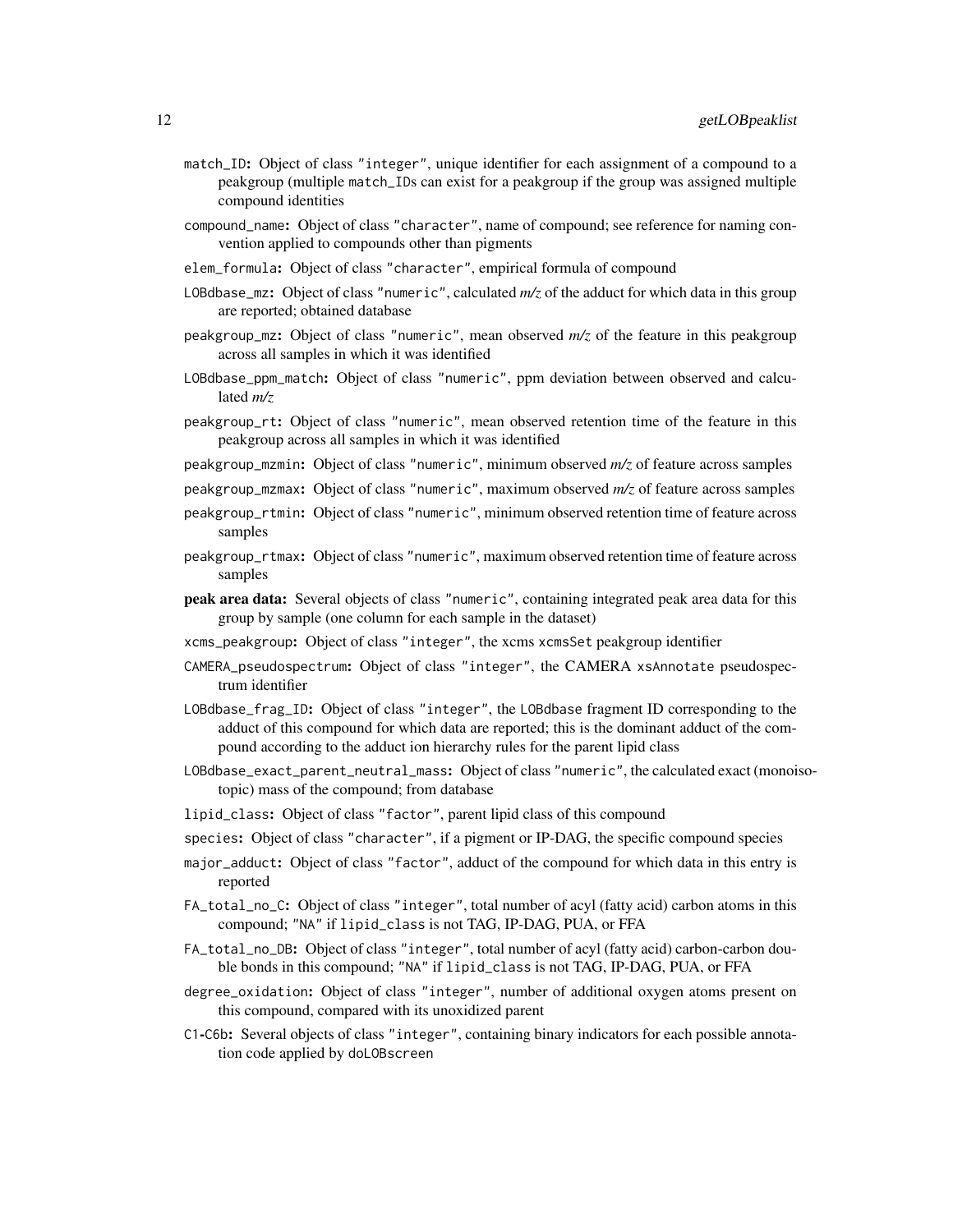- <span id="page-12-0"></span>casecodes: Object of class "character", character string containing list of all codes applied to this assignment
- iso\_C3r\_match\_ID: Object of class "character", character string of integer containing the match\_IDs of all possible regioisomers of this compound (if include.iso = TRUE)
- iso\_C3f\_match\_ID: Object of class "character", character string of integer containing the match\_IDs of all possible functional structural isomers of this compound (if include.iso = TRUE)
- iso\_C3c\_match\_ID: Object of class "character", character string of integer containing the match\_IDs of all possible isobars of this compound (if include.iso = TRUE)

# Author(s)

James Collins, <james.r.collins@aya.yale.edu>

# References

Collins, J.R., B.R. Edwards, H.F. Fredricks, and B.A.S. Van Mooy. 2016. LOBSTAHS: An adductbased lipidomics strategy for discovery and identification of oxidative stress biomarkers. *Analytical Chemistry* 88:7154-7162

# See Also

[LOBSet](#page-20-1), [LOBSet](#page-22-1), [doLOBscreen](#page-1-1)

#### Examples

```
## export peaklist, with isomer data, but without data for unidentified features
library(PtH2O2lipids)
```

```
PtH2O2.peakdata = getLOBpeaklist(ptH2O2lipids$LOBSet, include.iso = TRUE,
                                 include.unidentified = FALSE, gen.csv = FALSE)
```
<span id="page-12-1"></span>loadLOBdbase *Import and reconstruct LOBdbase from a text file*

#### Description

Reconstruct a "LOBdbase" object from properly formatted data in a .csv file. More robust than the generic constructor function [LOBdbase](#page-14-1).

# Usage

```
loadLOBdbase(file, polarity, num_compounds = NULL)
```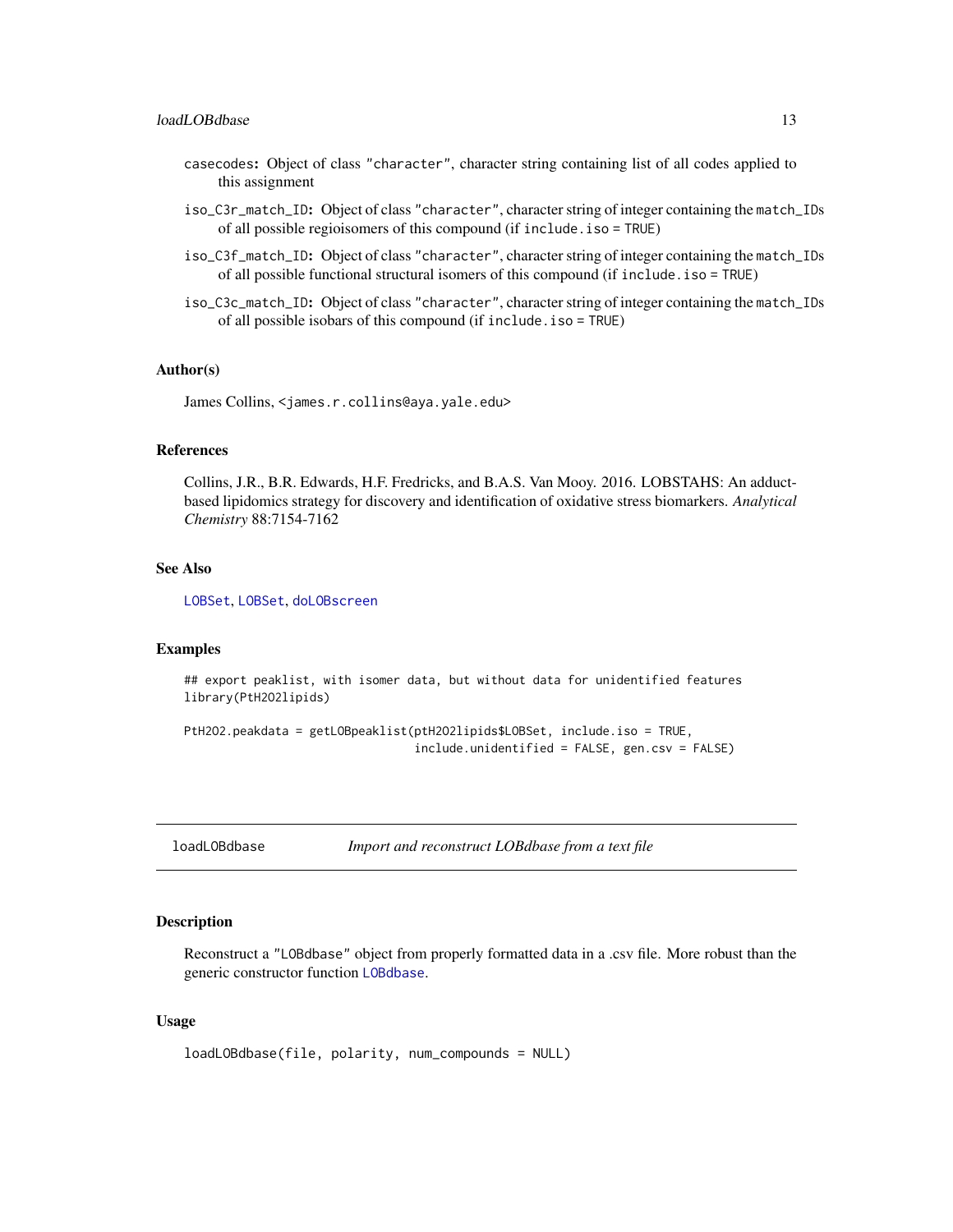# <span id="page-13-0"></span>Arguments

| file          | Path to a .csv file containing the database to be imported. The file format should<br>be consistent with the .csv output that is obtained using gen.csv = TRUE in<br>generateL0Bdbase. Some leeway is allowed for variation in capitalization and<br>punctuation of column headers. |
|---------------|-------------------------------------------------------------------------------------------------------------------------------------------------------------------------------------------------------------------------------------------------------------------------------------|
| polarity      | Specify polarity (ionization mode) of the database being imported ("positive" or<br>"negative"). loadLOBdbase will attempt to detect the polarity mode based on<br>data in the "adduct" column if nothing is given.                                                                 |
| num_compounds | If known, the number of parent compounds represented in the database being<br>imported. Can be unspecified.                                                                                                                                                                         |

#### Details

loadLOBdbase is a glorified implementation of [read.table](#page-0-0) that attempts to determine whether the format of the data in file is consistent with that of a saved "LOBdbase" object. Some leeway is allowed for variation in punctuation and spelling of column headers in the source file. Special attention should be paid to how adduct ions are specified (e.g., "[M+H]+", "[M+NH4]+", or "[M+Cl]-"). Most users will find this function more useful than the generic constructor function [LOBdbase](#page-14-1).

# Value

A ["LOBdbase-class"](#page-16-1) object.

#### Author(s)

James Collins, <james.r.collins@aya.yale.edu>

# References

Collins, J.R., B.R. Edwards, H.F. Fredricks, and B.A.S. Van Mooy. 2016. LOBSTAHS: An adductbased lipidomics strategy for discovery and identification of oxidative stress biomarkers. *Analytical Chemistry* 88:7154-7162

# See Also

[LOBdbase](#page-14-1), [LOBdbase](#page-16-1), [doLOBscreen](#page-1-1), [generateLOBdbase](#page-6-1), [default.LOBdbase](#page-18-1)

# Examples

## save the default negative mode database as a .csv file

```
data(default.LOBdbase)
neg.DB = default.LOBdbase$negative
fname = paste0("LOBSTAHS_lipid-oxy_DB_",
               strtrim(as.character(polarity(neg.DB)),3),".csv")
exportmat = data.frame(frag_ID(neg.DB),
                        mz(neg.DB),
```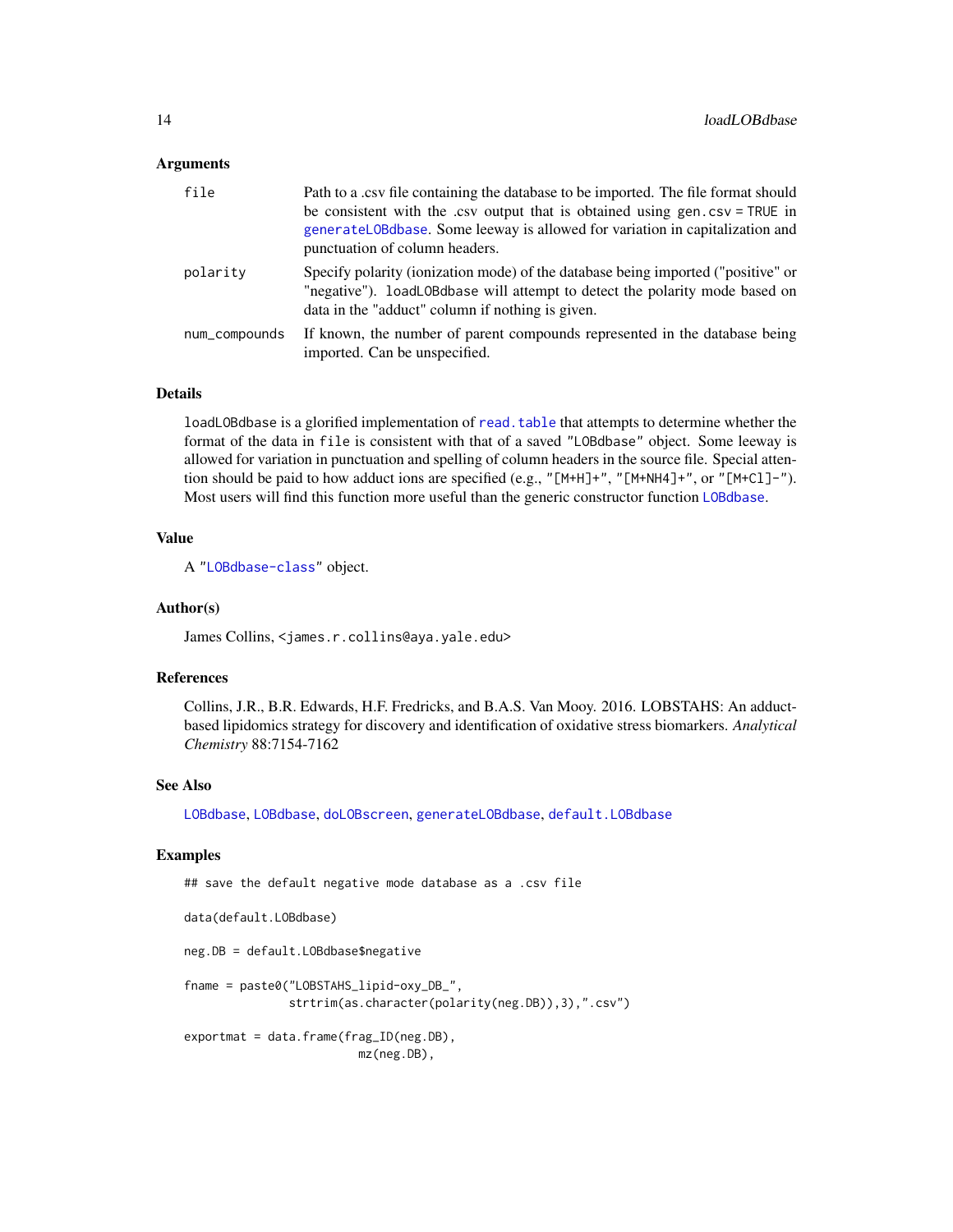```
exact_parent_neutral_mass(neg.DB),
                         as.character(lipid_class(neg.DB)),
                         as.character(species(neg.DB)),
                         as.character(adduct(neg.DB)),
                         as.character(adduct_rank(neg.DB)),
                         FA_total_no_C(neg.DB),
                         FA_total_no_DB(neg.DB),
                         degree_oxidation(neg.DB),
                         parent_elem_formula(neg.DB),
                         parent_compound_name(neg.DB),
                         stringsAsFactors = FALSE)
colnames(exportmat) = c("frag_ID","mz","exact_parent_neutral_mass",
                        "lipid_class","species","adduct","adduct_rank",
                        "FA_total_no_C","FA_total_no_DB","degree_oxidation",
                        "parent_elem_formula","parent_compound_name")
write.csv(exportmat, fname)
## reimport it
neg.DB.reimported = loadLOBdbase("LOBSTAHS_lipid-oxy_DB_neg.csv",
                                 polarity = "negative",
                                 num_compounds = NULL)
```
<span id="page-14-1"></span>

LOBdbase *LOBdbase constructor for manual creation or reconstruction of a LOBdbase object*

#### Description

Constructor function for manual assembly or reconstruction of a LOBdbase object to be used in screening data with the LOBSTAHS function [doLOBscreen](#page-1-1).

#### Usage

```
LOBdbase(frag_ID = NULL, mz = NULL, exact_parent_neutral_mass = NULL,
        lipid_class = NULL, species = NULL, adduct = NULL, adduct_rank = NULL,
        FA_total_no_C = NULL, FA_total_no_DB = NULL, degree_oxidation = NULL,
        parent_elem_formula = NULL, parent_compound_name = NULL,
        polarity = NULL, num_entries = NULL, num_compounds = NULL)
```
# Arguments

| $frag\_ID$ | An object of class "integer"; vector of unique identifiers for the molecular<br>species in the database. |
|------------|----------------------------------------------------------------------------------------------------------|
| mz         | An object of class "numeric"; calculated $m/z$ of each species for which an entry<br>exists.             |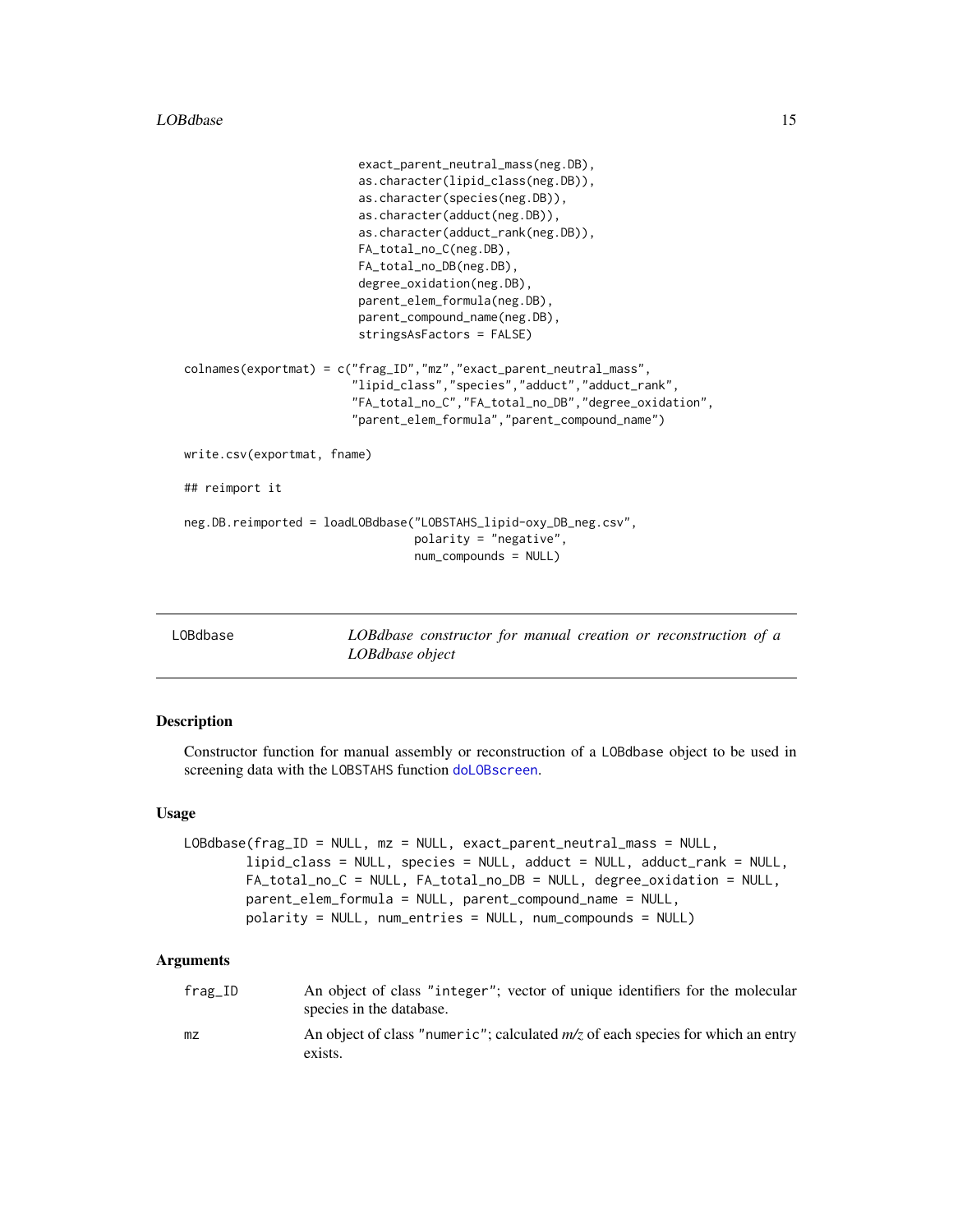<span id="page-15-0"></span>

| exact_parent_neutral_mass<br>An object of class "numeric"; calculated (monoisotopic) exact masses of the<br>parent compound of each species. |                                                                                                                                                                                                                                                  |  |
|----------------------------------------------------------------------------------------------------------------------------------------------|--------------------------------------------------------------------------------------------------------------------------------------------------------------------------------------------------------------------------------------------------|--|
| lipid_class                                                                                                                                  | An object of class "factor"; parent lipid classes of each species                                                                                                                                                                                |  |
| species                                                                                                                                      | An object of class "character"; the lipid subclasses of each species                                                                                                                                                                             |  |
| adduct                                                                                                                                       | An object of class "factor"; the adduct ions represented by each entry                                                                                                                                                                           |  |
| adduct_rank                                                                                                                                  | An object of class "integer"; the relative abundance rankings of each adduct<br>relative to the other adducts of the same parent compound                                                                                                        |  |
| FA_total_no_C                                                                                                                                | An object of class "integer"; the total number of acyl (fatty acid) carbon atoms<br>in the parent compound of each entry; values should be NA where lipid_class<br>is not TAG, IP-DAG, PUA, or FFA                                               |  |
|                                                                                                                                              | FA_total_no_DB An object of class "integer"; the total number of acyl (fatty acid) carbon-<br>carbon double bonds in the parent compound of each entry; values should be NA<br>where lipid_class is not TAG, IP-DAG, PUA, or FFA                 |  |
| degree_oxidation                                                                                                                             |                                                                                                                                                                                                                                                  |  |
|                                                                                                                                              | An object of class "integer"; the number of additional oxygen atoms present<br>on each species                                                                                                                                                   |  |
| parent_elem_formula                                                                                                                          |                                                                                                                                                                                                                                                  |  |
|                                                                                                                                              | An object of class "character"; the elemental formulae of the parent com-<br>pound of each species                                                                                                                                               |  |
| parent_compound_name                                                                                                                         |                                                                                                                                                                                                                                                  |  |
|                                                                                                                                              | An object of class "character"; names of the parent compound of each species;<br>see the reference for this entry for snaming conventions that should be applied<br>for pigments and compounds other than pigments                               |  |
| polarity                                                                                                                                     | An object of class "factor" with length $= 1$ ; the ionization mode of data in the<br>database to be constructed                                                                                                                                 |  |
| num_entries                                                                                                                                  | An object of class "integer" with length $= 1$ ; the number of total entries<br>(adducts) in the database to be constructed. If specified, the value of num_entries<br>should be equal to the length of any arguments that contain database data |  |
| num_compounds                                                                                                                                | An object of class "integer" with length $= 1$ ; the number of parent com-<br>pounds represented in the database to be constructed. If specified, the value<br>of num_compounds should be < the value specifed for num_entries.                  |  |

# Details

Typically, a LOBdbase will be created using the in silico simulation function [generateLOBdbase](#page-6-1). Formatted database entries (such as from an external .csv file) can be loaded using [loadLOBdbase](#page-12-1). The rudimentary LOBdbase constructor function is therefore provided only for manual object creation; it will not be needed by most users. All arguments except for those containing metadata (i.e., polarity, num\_entries, and num\_compounds) should be of the same length.

# Value

A "LOBdbase-class" object.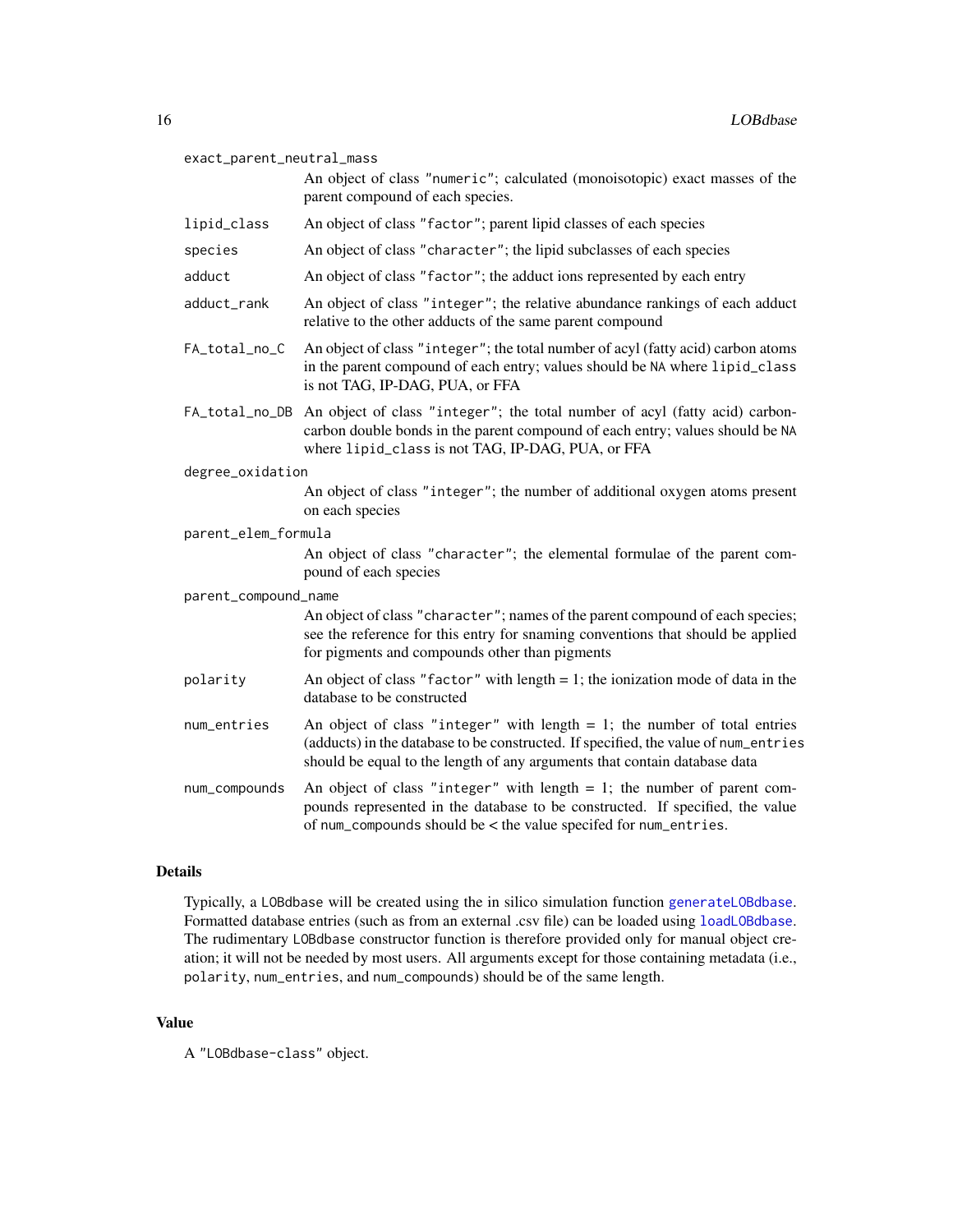#### <span id="page-16-0"></span>LOBdbase-class 17

#### Author(s)

James Collins, <james.r.collins@aya.yale.edu>

#### References

The LOBSTAHS package is presented in:

Collins, J.R., B.R. Edwards, H.F. Fredricks, and B.A.S. Van Mooy. 2016. LOBSTAHS: An adductbased lipidomics strategy for discovery and identification of oxidative stress biomarkers. *Analytical Chemistry* 88:7154-7162, doi[:10.1021/acs.analchem.6b01260.](http://dx.doi.org/10.1021/acs.analchem.6b01260)

Data for lipid classes BLL, PDPT, vGSL, sGSL, hGSL, hapGSL, and hapCER are as described in:

Hunter J. E., M. J. Frada, H. F. Fredricks, A. Vardi, and B. A. S. Van Mooy. 2015. Targeted and untargeted lipidomics of *Emiliania huxleyi* viral infection and life cycle phases highlights molecular biomarkers of infection, susceptibility, and ploidy. *Frontiers in Marine Science* 2:81, doi[:10.3389/fmars.2015.00081](http://dx.doi.org/10.3389/fmars.2015.00081)

Fulton, J. M., H. F. Fredricks, K. D. Bidle, A. Vardi, B. J. Kendrick, G. R. DiTullio, and B. A. S. Van Mooy. 2014. Novel molecular determinants of viral susceptibility and resistance in the lipidome of *Emiliania huxleyi*, *Environmental Microbiology* 16(4):1137-1149, doi[:10.1111/1462-2920.12358.](http://dx.doi.org/10.1111/1462-2920.12358)

#### See Also

[generateLOBdbase](#page-6-1), [loadLOBdbase](#page-12-1), [doLOBscreen](#page-1-1), [LOBdbase](#page-14-1)

# Examples

## create an empty LOBdbase

```
myLOBdbase = LOBdbase(frag_ID = NULL, mz = NULL,
                      exact_parent_neutral_mass = NULL, lipid_class = NULL,
                      species = NULL, adduct = NULL, adduct\_rank = NULL,
                      FA_total_no_C = NULL, FA_total_no_DB = NULL,
                      degree_oxidation = NULL, parent_elem_formula = NULL,
                      parent_compound_name = NULL, polarity = NULL,
                      num_entries = NULL, num_compounds = NULL)
```
<span id="page-16-1"></span>LOBdbase-class *Class LOBdbase: A class for LOBSTAHS lipid-oxylipin databases*

# **Description**

A class for LOBSTAHS databases that contain a combination of *in silico* and empirical data for a wide range of lipids, oxidized lipids, and oxylipins.

# Objects from the class

Objects can be created using the simulation function [generateLOBdbase](#page-6-1) (preferred; satisfies the needs of most users), imported from a .csv file of proper format using [loadLOBdbase](#page-12-1), or created using the rudimentary constructor [LOBdbase](#page-14-1) (least preferred). A 'LOBdbase' can also be created by calls of the form new("LOBdbase", ...).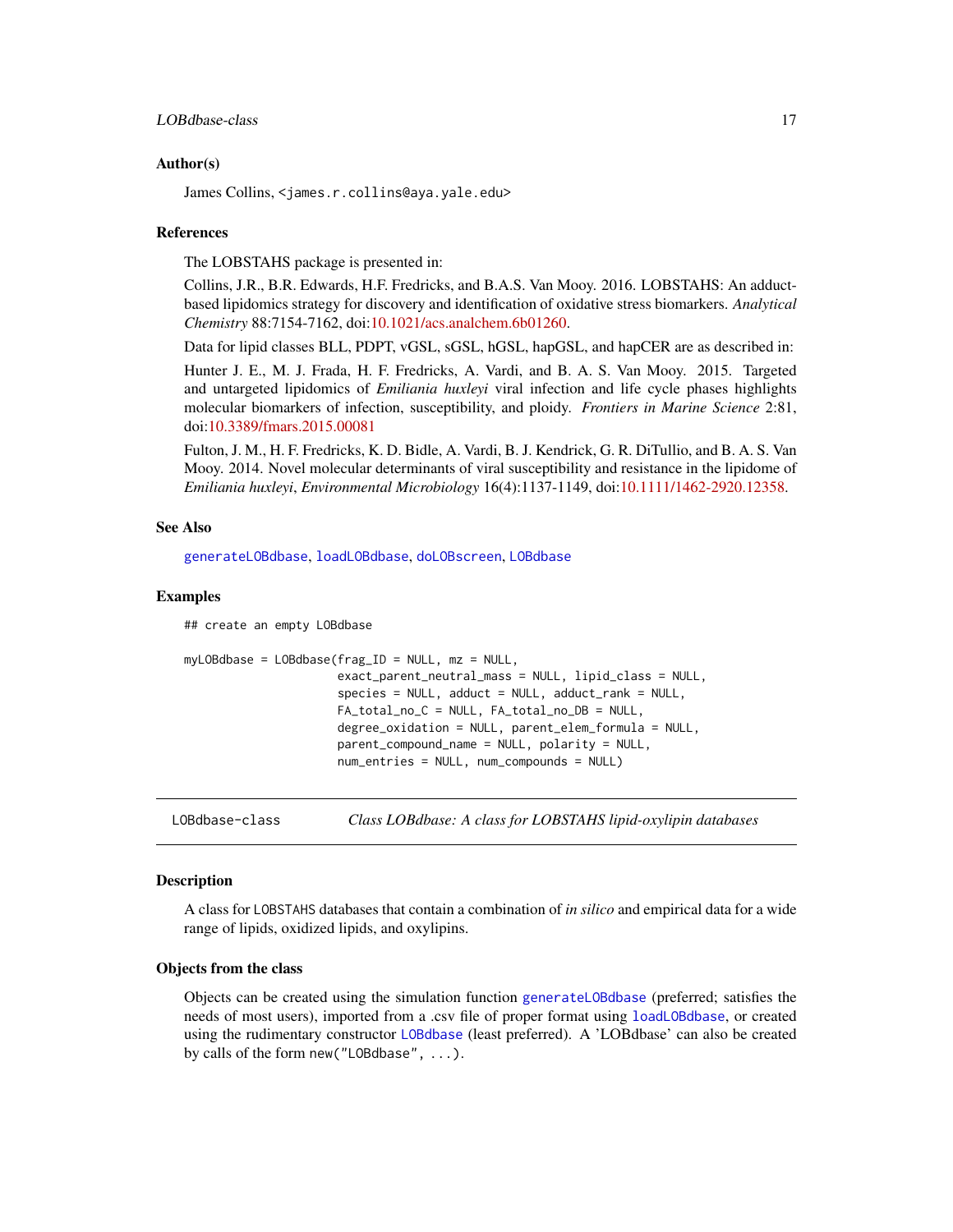# **Slots**

- frag\_ID: Object of class "integer", a unique identifier for this molecular species
- mz: Object of class "numeric", the calculated *m/z* of this species
- exact\_parent\_neutral\_mass: Object of class "numeric", the calculated (monoisotopic) exact mass of the parent compound of this species
- lipid\_class: Object of class "factor", the parent lipid class of this species
- species: Object of class "character", the lipid subclass
- adduct: Object of class "factor", the adduct ion represented by this entry
- adduct\_rank: Object of class "integer", the relative abundance ranking of this adduct relative to the other adducts of the same parent compound
- FA\_total\_no\_C: Object of class "integer", total number of acyl (fatty acid) carbon atoms in the parent compound; NA if lipid\_class is not TAG, IP-DAG, PUA, or FFA
- FA\_total\_no\_DB: Object of class "integer", total number of acyl (fatty acid) carbon-carbon double bonds in the parent compound; NA if lipid\_class is not TAG, IP-DAG, PUA, or FFA
- degree\_oxidation: Object of class "integer", number of additional oxygen atoms present
- parent\_elem\_formula: Object of class "character", elemental formula of the parent compound
- parent\_compound\_name: Object of class "character", name of the parent compound; see the reference for this entry for the naming convention applied to compounds other than pigments
- polarity: Object of class "factor", ionization mode of data in the database
- num\_entries: Object of class "integer", number of total entries (adducts) in the database
- num\_compounds: Object of class "integer", number of parent compounds represented in the database (should be < num\_entries)

# Methods

show signature(object = "LOBdbase"): ... polarity signature(object = "LOBdbase"): get polarity slot num\_compounds signature(object = "LOBdbase"): get num\_compounds slot num\_entries signature(object = "LOBdbase"): get num\_entries slot frag ID signature(object = "LOBdbase"): get frag\_ID slot exact\_parent\_neutral\_mass signature(object = "LOBdbase"): get exact\_parent\_neutral\_mass slot lipid\_class signature(object = "LOBdbase"): get lipid\_class slot species signature(object = "LOBdbase"): get species slot adduct signature(object = "LOBdbase"): get adduct slot adduct rank signature(object = "LOBdbase"): get adduct\_rank slot FA\_total\_no\_C signature(object = "LOBdbase"): get FA\_total\_no\_C slot FA\_total\_no\_DB signature(object = "LOBdbase"): get FA\_total\_no\_DB slot degree\_oxidation signature(object = "LOBdbase"): get degree\_oxidation slot parent elem formula signature(object = "LOBdbase"): get parent\_elem\_formula slot parent\_compound\_name signature(object = "LOBdbase"): get parent\_compound\_name slot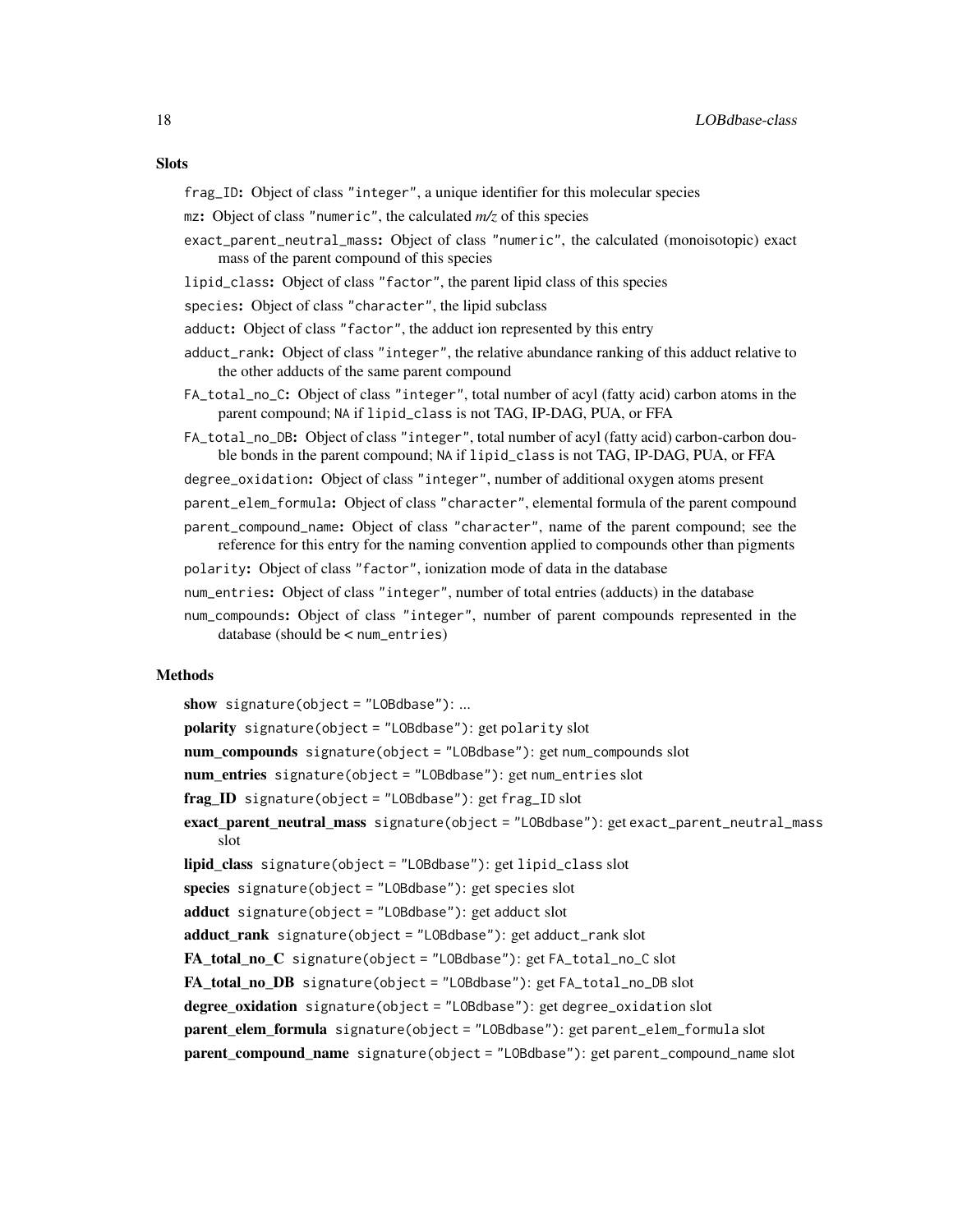# <span id="page-18-0"></span>LOBdefaults 19

# Author(s)

James Collins, <james.r.collins@aya.yale.edu>

#### References

Collins, J.R., B.R. Edwards, H.F. Fredricks, and B.A.S. Van Mooy. 2016. LOBSTAHS: An adductbased lipidomics strategy for discovery and identification of oxidative stress biomarkers. *Analytical Chemistry* 88:7154-7162

# See Also

[generateLOBdbase](#page-6-1), [loadLOBdbase](#page-12-1), [doLOBscreen](#page-1-1), [LOBdbase](#page-14-1)

# Examples

## return object information

showClass("LOBdbase")

LOBdefaults *LOBSTAHS default databases and database generation parameters*

#### <span id="page-18-1"></span>Description

Default databases (in default.LOBdbase), and the .RData files containing default ranges of structural properties used by [generateLOBdbase](#page-6-1) to generate these databases.

Note that the format of these files has changed in LOBSTAHS version 1.1.2 and greater.

Also described is default.rt.windows, which contains the default retention time windows (by lipid class) used by [doLOBscreen](#page-1-1) when rt.restrict = TRUE.

# Usage

```
data(default.LOBdbase)
data(default.adductHierarchies)
data(default.acylRanges)
data(default.oxyRanges)
data(default.componentCompTable)
data(default.rt.windows)
```
# Format

default.LOBdbase A list of two ["LOBdbase"](#page-14-1) objects, which are the default LOBSTAHS databases for positive and negative ion mode species, respectively. These were generated using generateL0Bdbase with the default values defined in default.adductHierarchies, default.acylRanges, default.oxyRanges, and default.componentCompTable.

default.adductHierarchies A data frame containing empirically-determined adduct ion hierarchy data, by lipid class.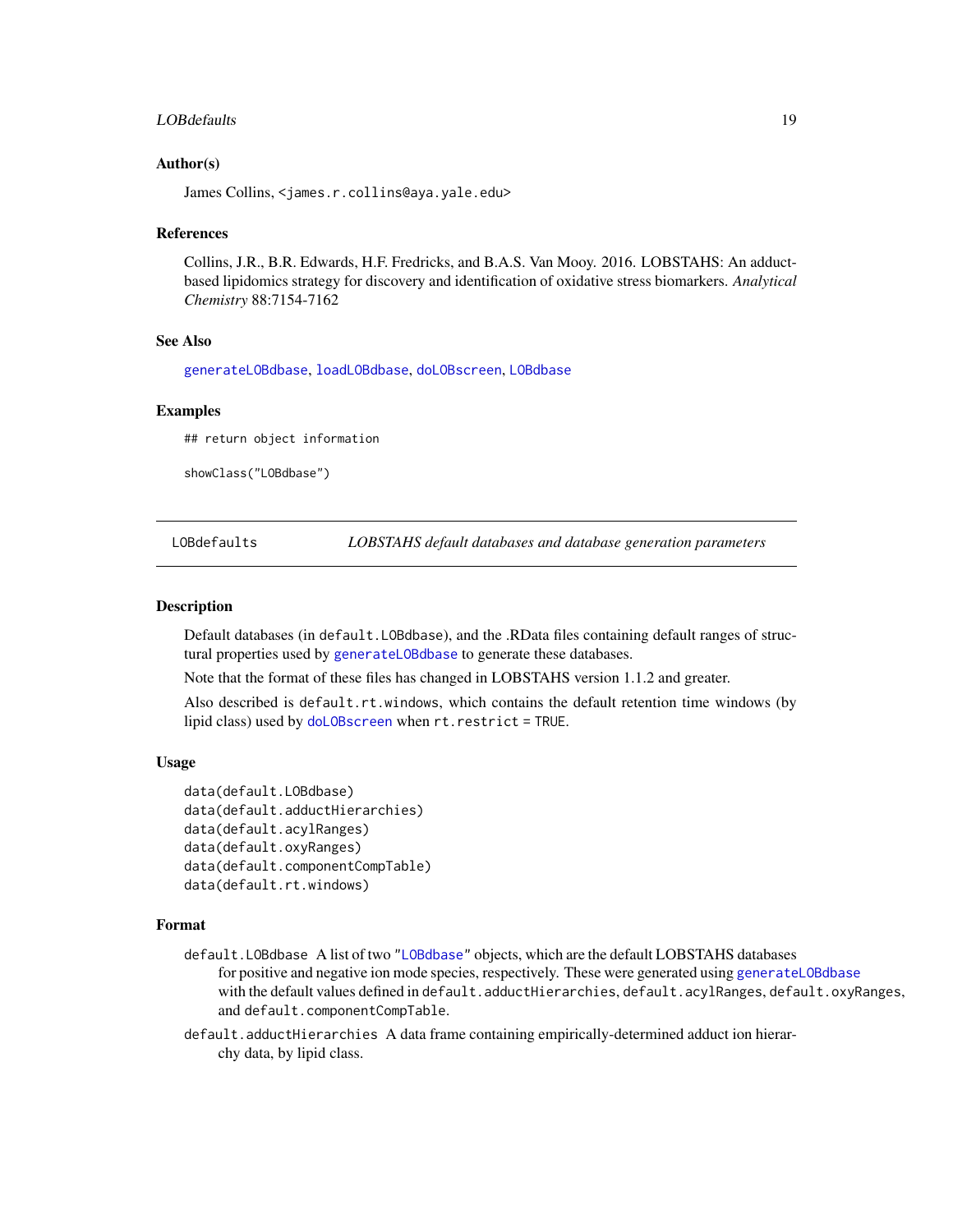- default.acylRanges A data frame containing ranges of numbers of acyl carbon atoms for which *in silico* data are generated for each lipid class by [generateLOBdbase](#page-6-1).
- default.oxyRanges A data frame containing ranges of additional oxygen atoms to be considered on species of each lipid class when databases are generated with [generateLOBdbase](#page-6-1).
- default.componentCompTable A data frame that defines the elemental compositions of the various adducts, parent lipid "backbones," and pigments that are used by [generateLOBdbase](#page-6-1).
- default.rt.windows A data frame containing the default retention time data for various lipids and parent lipid classes that are used by [doLOBscreen](#page-1-1) when rt.restrict = TRUE. These retention time windows are specific to the HPLC-MS method currently used in the Van Mooy Lab at Woods Hole Oceanographic Institution, where LOBSTAHS was developed. As described in [doLOBscreen](#page-1-1), users outside the Van Mooy Lab should supply their own retention time data.

# Details

Empirical determination of the retention time window data in default.rt.windows and adduct ion hierarchies in default.adductHierarchies are described in the references below.

The default ranges for the structural properties given in the other files were chosen to yield databases that encompass a broad variety of moieites across lipid types. Microsoft Excel spreadsheet templates are included with the package in Resources/library/LOBSTAHS/doc for users wishing to modify any of the default data inputs. Alternatively, the spreadsheet files may be downloaded [from](https://github.com/vanmooylipidomics/LOBSTAHS/tree/master/inst/doc/xlsx) [a directory embedded within the package.](https://github.com/vanmooylipidomics/LOBSTAHS/tree/master/inst/doc/xlsx) These templates can be used to generate .csv files in formats appropriate for [generateLOBdbase](#page-6-1) and [doLOBscreen](#page-1-1).

# Value

Various list and data.frame objects (as indicated above).

#### Source

<http://github.com/vanmooylipidomics/LOBSTAHS/>

# **References**

The LOBSTAHS package is presented in:

Collins, J.R., B.R. Edwards, H.F. Fredricks, and B.A.S. Van Mooy. 2016. LOBSTAHS: An adductbased lipidomics strategy for discovery and identification of oxidative stress biomarkers. *Analytical Chemistry* 88:7154-7162, doi[:10.1021/acs.analchem.6b01260.](http://dx.doi.org/10.1021/acs.analchem.6b01260)

Data for lipid classes BLL, PDPT, vGSL, sGSL, hGSL, hapGSL, and hapCER are as described in:

Hunter J. E., M. J. Frada, H. F. Fredricks, A. Vardi, and B. A. S. Van Mooy. 2015. Targeted and untargeted lipidomics of *Emiliania huxleyi* viral infection and life cycle phases highlights molecular biomarkers of infection, susceptibility, and ploidy. *Frontiers in Marine Science* 2:81, doi[:10.3389/fmars.2015.00081](http://dx.doi.org/10.3389/fmars.2015.00081)

Fulton, J. M., H. F. Fredricks, K. D. Bidle, A. Vardi, B. J. Kendrick, G. R. DiTullio, and B. A. S. Van Mooy. 2014. Novel molecular determinants of viral susceptibility and resistance in the lipidome of *Emiliania huxleyi*, *Environmental Microbiology* 16(4):1137-1149, doi[:10.1111/1462-2920.12358.](http://dx.doi.org/10.1111/1462-2920.12358)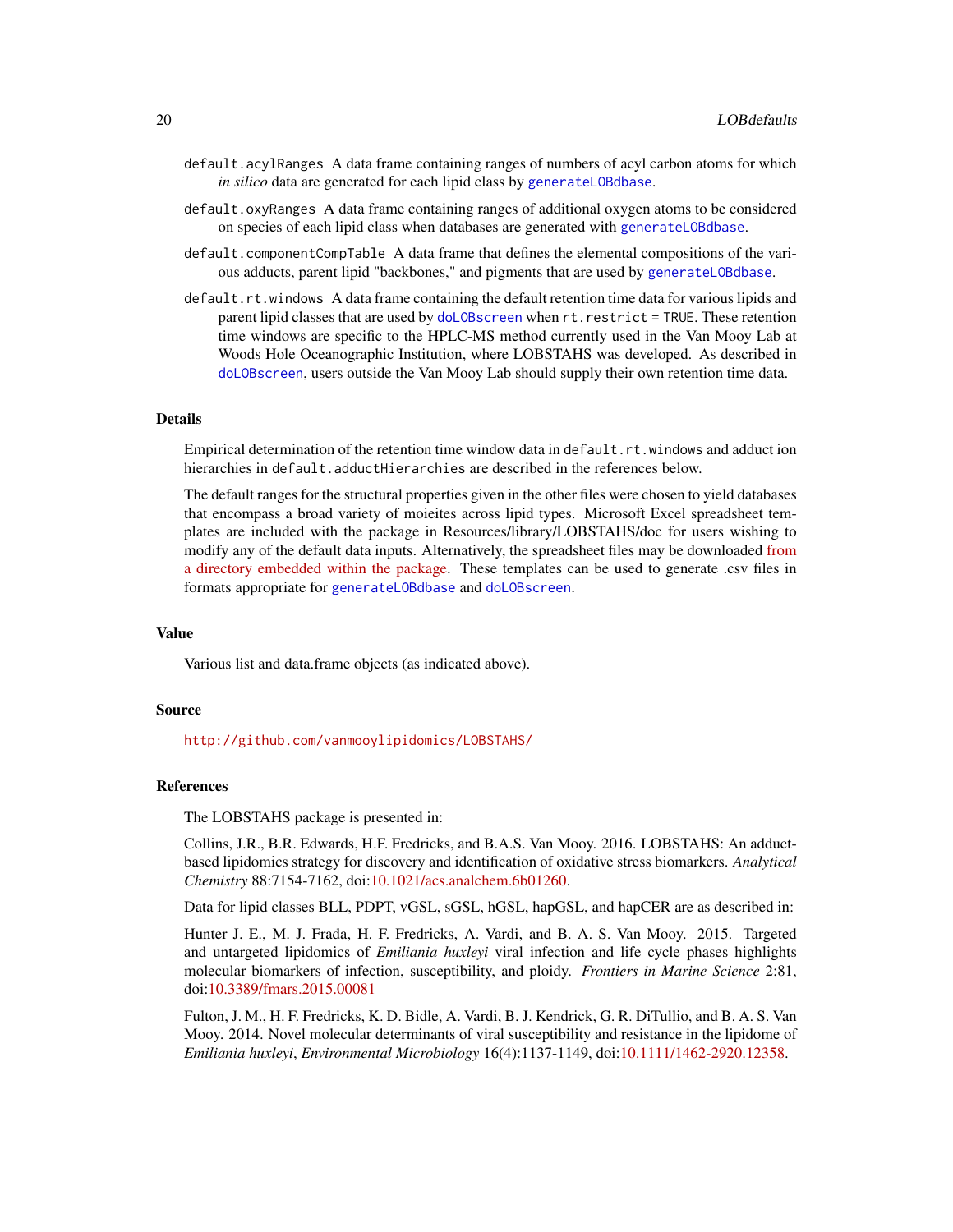#### <span id="page-20-0"></span>LOBSet 21

# See Also

[doLOBscreen](#page-1-1), [generateLOBdbase](#page-6-1), [LOBdbase](#page-16-1) [LOBdbase](#page-14-1)

<span id="page-20-1"></span>

| LOBSet | LOBSet constructor for manual creation or reconstruction of a LOB- |
|--------|--------------------------------------------------------------------|
|        | Set object                                                         |

# Description

Constructor function for manual creation or reconstruction of a LOBSet object for HPLC-MS peak data that have been screened using LOBSTAHS.

# Usage

```
LOBSet(peakdata = NULL, iso_C3r = NULL, iso_C3f = NULL, iso_C3c = NULL,
      LOBscreen_diagnostics = NULL, LOBisoID_diagnostics = NULL,
      LOBscreen_settings = NULL, polarity = c("positive","negative"),
       sampnames = NULL)
```
# Arguments

| peakdata              | An object of class "data. frame" containing peak data and LOBSTAHS an-<br>notation information by assignment. Column headings and data types should<br>conform to those of the peakdata slot of a LOBSet-class object produced us-<br>ing the function doLOBscreen. Each row in the peakdata table represents one<br>compound assignment made by LOBSTAHS. The format of the data frame oc-<br>cupying the peakdata slot in a LOBSet object can be obtained using the peakdata<br>accessor for objects of LOBSet-class. |  |
|-----------------------|-------------------------------------------------------------------------------------------------------------------------------------------------------------------------------------------------------------------------------------------------------------------------------------------------------------------------------------------------------------------------------------------------------------------------------------------------------------------------------------------------------------------------|--|
| iso C3r               | An object of class "list", a list of the match_IDs of possible regioisomers of<br>each compound for which there is a row in peakdata. Length of iso_C3r should<br>equal the number of rows in the data frame given for peakdata.                                                                                                                                                                                                                                                                                        |  |
| iso_C3f               | An object of class "list", a list of the match_IDs of possible functional struc-<br>tural isomers of each compound for which there is a row in peakdata. Length of<br>iso_C3f should equal the number of rows in the data frame given for peakdata.                                                                                                                                                                                                                                                                     |  |
| iso_C3c               | An object of class "list", a list of the match_IDs of the isobars of each com-<br>pound for which there is a row in peakdata. Length of iso_C3c should equal<br>the number of rows in the data frame given for peakdata.                                                                                                                                                                                                                                                                                                |  |
| LOBscreen_diagnostics |                                                                                                                                                                                                                                                                                                                                                                                                                                                                                                                         |  |
|                       | An object of class "data. frame", containing diagnostic information recorded<br>by the function doLOBscreen during creation of a LOBSet. The numbers of<br>peaks, peakgroups, adducts, and unique parent compounds present the dataset<br>after application of each LOBSTAHS screening criterion.                                                                                                                                                                                                                       |  |
| LOBisoID_diagnostics  |                                                                                                                                                                                                                                                                                                                                                                                                                                                                                                                         |  |
|                       | An object of class "data. frame", containing isomer and isobar summary statis-<br>tics. The numbers of peakgroups and parent compounds to which the various<br>isomer identifications have been applied by doLOBscreen to a given LOBSet.                                                                                                                                                                                                                                                                               |  |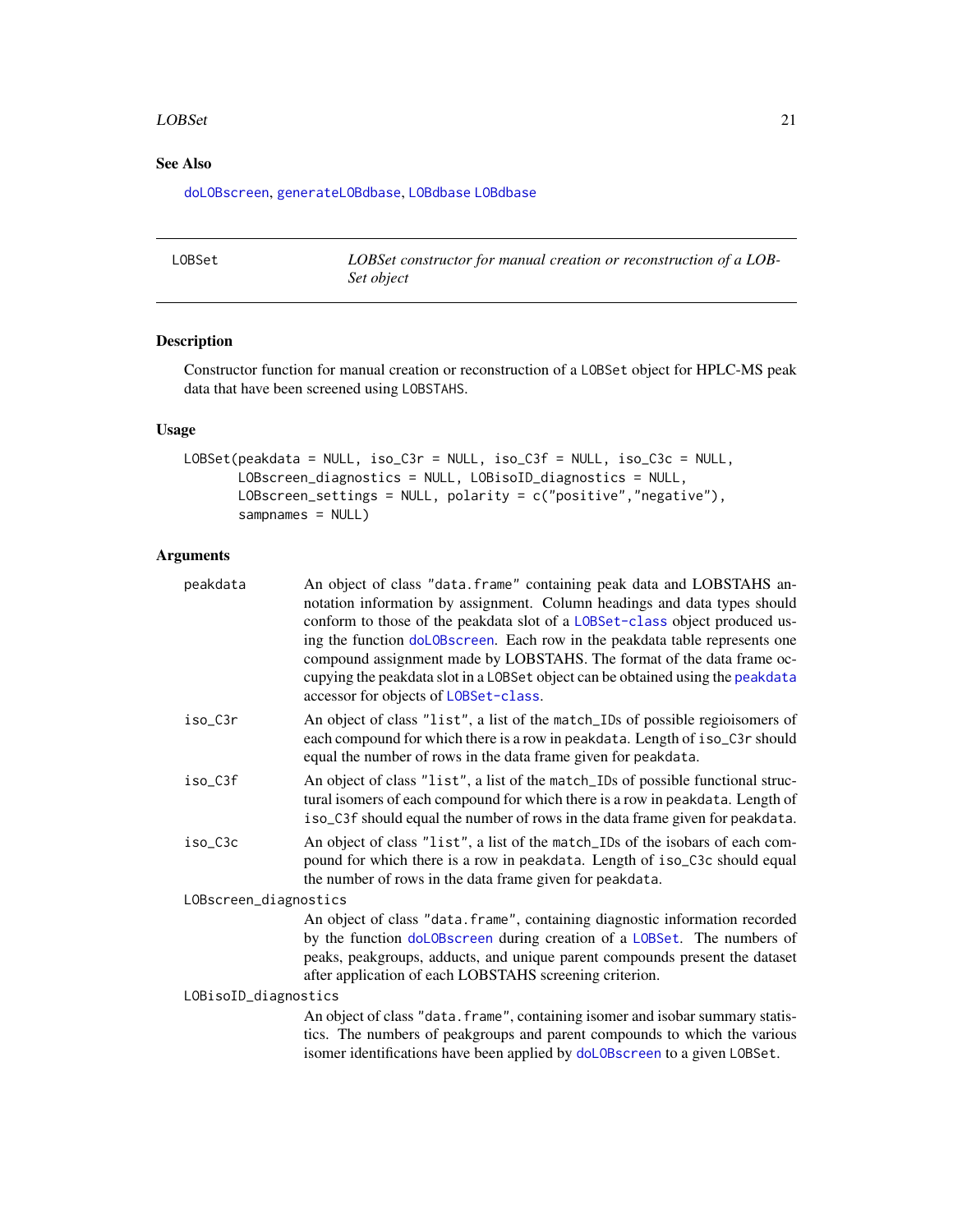<span id="page-21-0"></span>

| LOBscreen_settings |                                                                                                          |  |
|--------------------|----------------------------------------------------------------------------------------------------------|--|
|                    | An object of class "list"; the settings used in doloBscreen to generate the<br>LOBSet                    |  |
| polarity           | An object of class "factor", polarity of data in the LOBSet. Must be either<br>"negative" or "positive." |  |
| sampnames          | An object of class "character"; the names of the samples from which the<br>LOBSet was generated.         |  |

# Details

Typically, a LOBSet will be created from a CAMERA [xsAnnotate-class](#page-0-0) object using the LOBSTAHS function [doLOBscreen](#page-1-1). The LOBSet constructor function is therefore provided only for manual object creation; it will not be needed by most users.

# Value

A "LOBSet-class" object.

# Author(s)

James Collins, <james.r.collins@aya.yale.edu>

# References

Collins, J.R., B.R. Edwards, H.F. Fredricks, and B.A.S. Van Mooy. 2016. LOBSTAHS: An adductbased lipidomics strategy for discovery and identification of oxidative stress biomarkers. *Analytical Chemistry* 88:7154-7162

# See Also

[LOBSet](#page-20-1), [doLOBscreen](#page-1-1), [xsAnnotate](#page-0-0)

#### Examples

## create an empty LOBSet for positive ion mode data

myLOBSet = LOBSet(peakdata = NULL, iso\_C3r = NULL, iso\_C3f = NULL, iso\_C3c = NULL, LOBscreen\_diagnostics = NULL, LOBisoID\_diagnostics = NULL, LOBscreen\_settings = NULL, polarity = "positive", sampnames = NULL)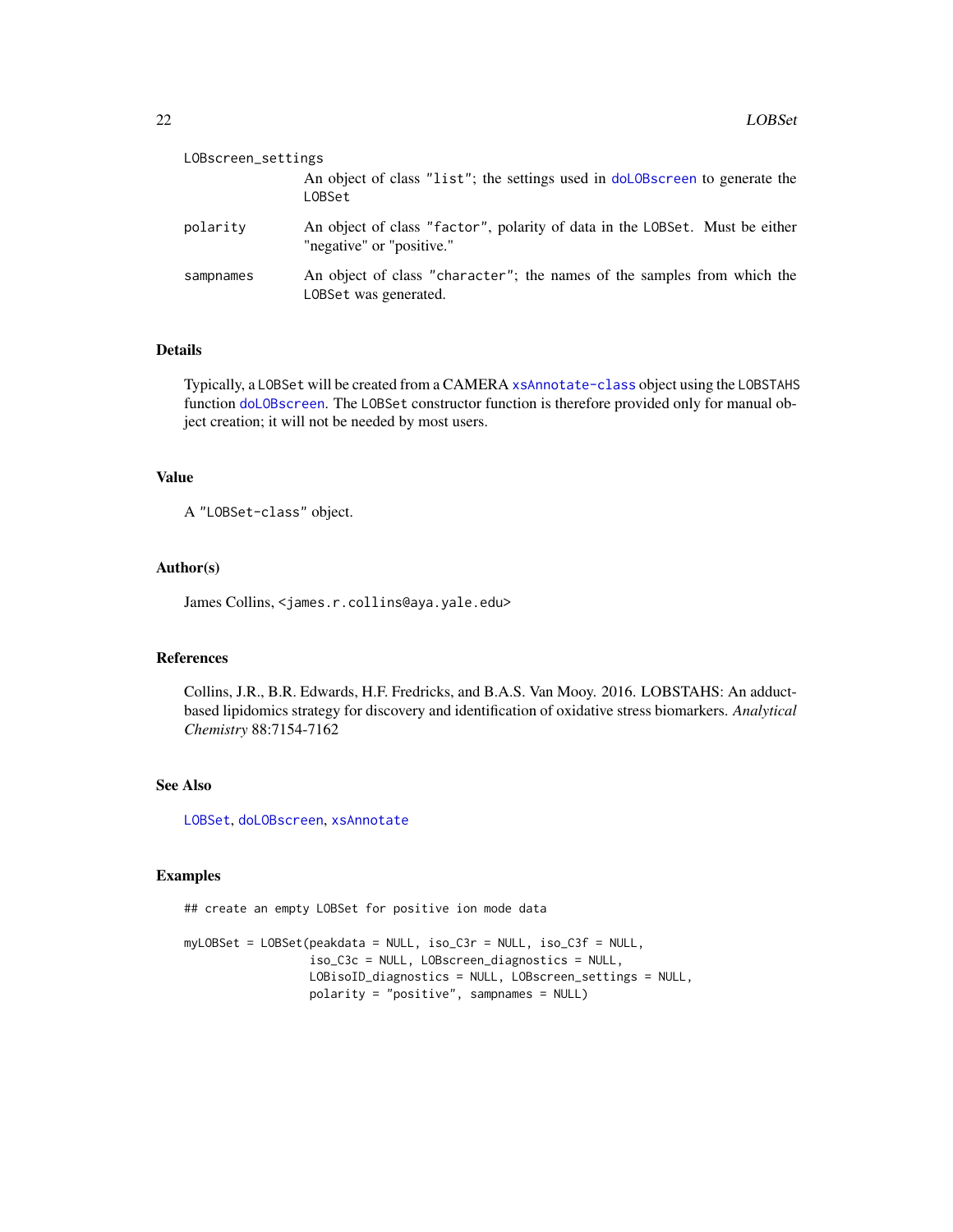# <span id="page-22-2"></span><span id="page-22-1"></span><span id="page-22-0"></span>Description

A class for HPLC-MS peak data that have been screened and annotated using LOBSTAHS function [doLOBscreen](#page-1-1).

#### Objects from the class

Objects can be created with the [LOBSet](#page-20-1) constructor. A 'LOBSet' can also be created by calls of the form new("LOBSet", ...).

#### **Slots**

peakdata: Object of class "data.frame", containing peakdata by compound assignment

- iso\_C3r: Object of class "list", a list of the match\_IDs of possible regioisomers of each compound
- iso\_C3f: Object of class "list", a list of the match\_IDs of possible functional structural isomers of each compound
- iso\_C3c: Object of class "list", a list of the match\_IDs of possible isobars of this compound
- LOBscreen\_diagnostics: Object of class "data.frame", numbers of peaks, peakgroups, adducts, and unique parent compounds present in the dataset after application of each screening criterion in [doLOBscreen](#page-1-1)
- LOBisoID\_diagnostics: Object of class "data.frame", numbers of peakgroups and parent compounds to which the various isomer annotations have been assigned
- LOBscreen\_settings: Object of class "list", captures the settings used in [doLOBscreen](#page-1-1) to generate the "LOBSet"
- polarity: Object of class "factor", polarity of data in the "LOBSet"
- sampnames: Object of class "character", the names of the samples from which the "LOBSet" was generated

# Methods

show signature(object = "LOBSet"): ...

LOBisoID\_diagnostics signature(object = "LOBSet"): get LOBisoID\_diagnostics slot LOBscreen\_diagnostics signature(object = "LOBSet"): get LOBscreen\_diagnostics slot LOBscreen\_settings signature(object = "LOBSet"): get LOBscreen\_settings slot sampnames signature(object = "LOBSet"): get sampnames slot peakdata signature(object = "LOBSet"): get peakdata slot polarity signature(object = "LOBSet"): get polarity slot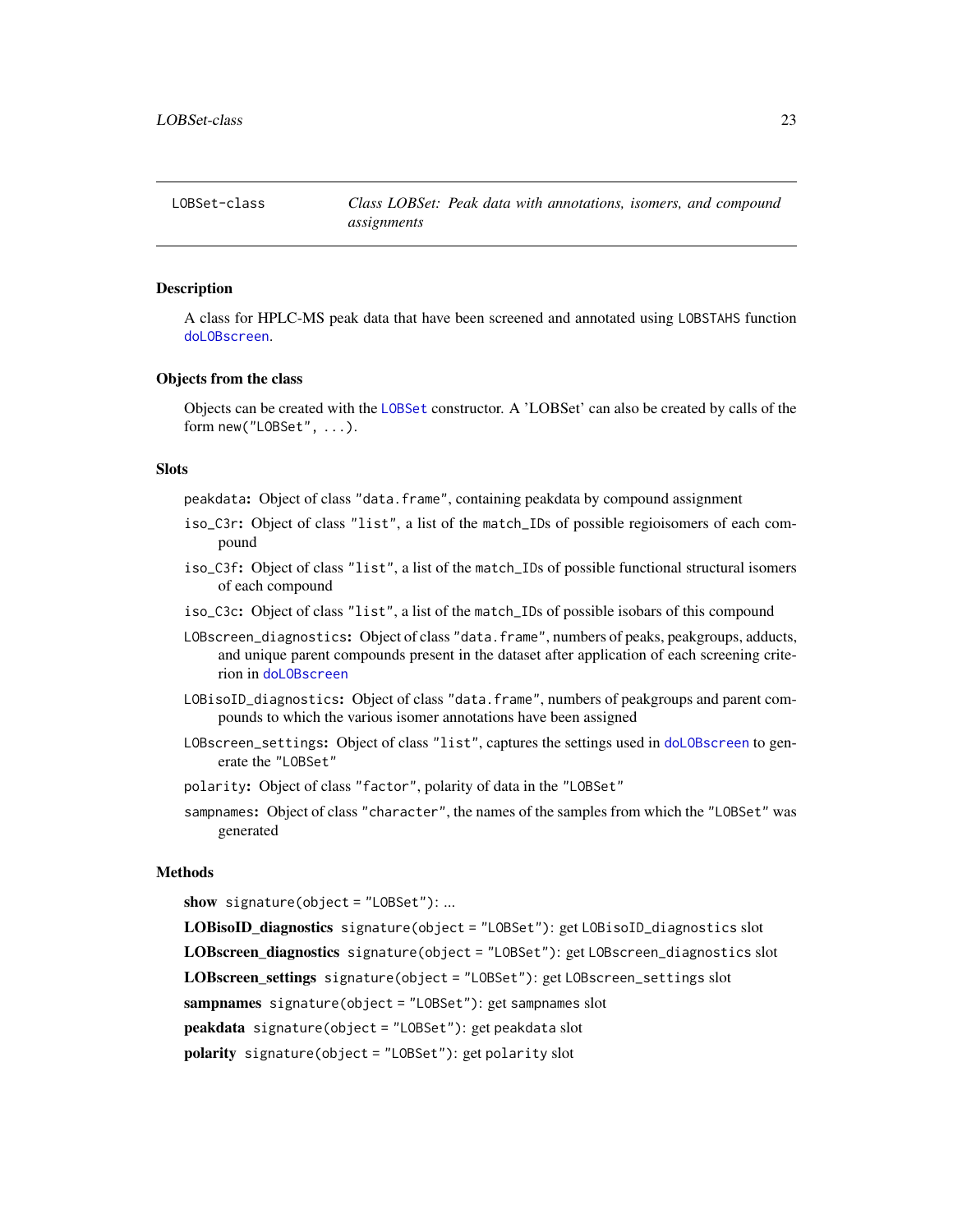# <span id="page-23-0"></span>Author(s)

James Collins, <james.r.collins@aya.yale.edu>

# References

Collins, J.R., B.R. Edwards, H.F. Fredricks, and B.A.S. Van Mooy. 2016. LOBSTAHS: An adductbased lipidomics strategy for discovery and identification of oxidative stress biomarkers. *Analytical Chemistry* 88:7154-7162

# See Also

[doLOBscreen](#page-1-1), [getLOBpeaklist](#page-10-1), [LOBSet](#page-20-1), [xsAnnotate](#page-0-0)

# Examples

## return object information

showClass("LOBSet")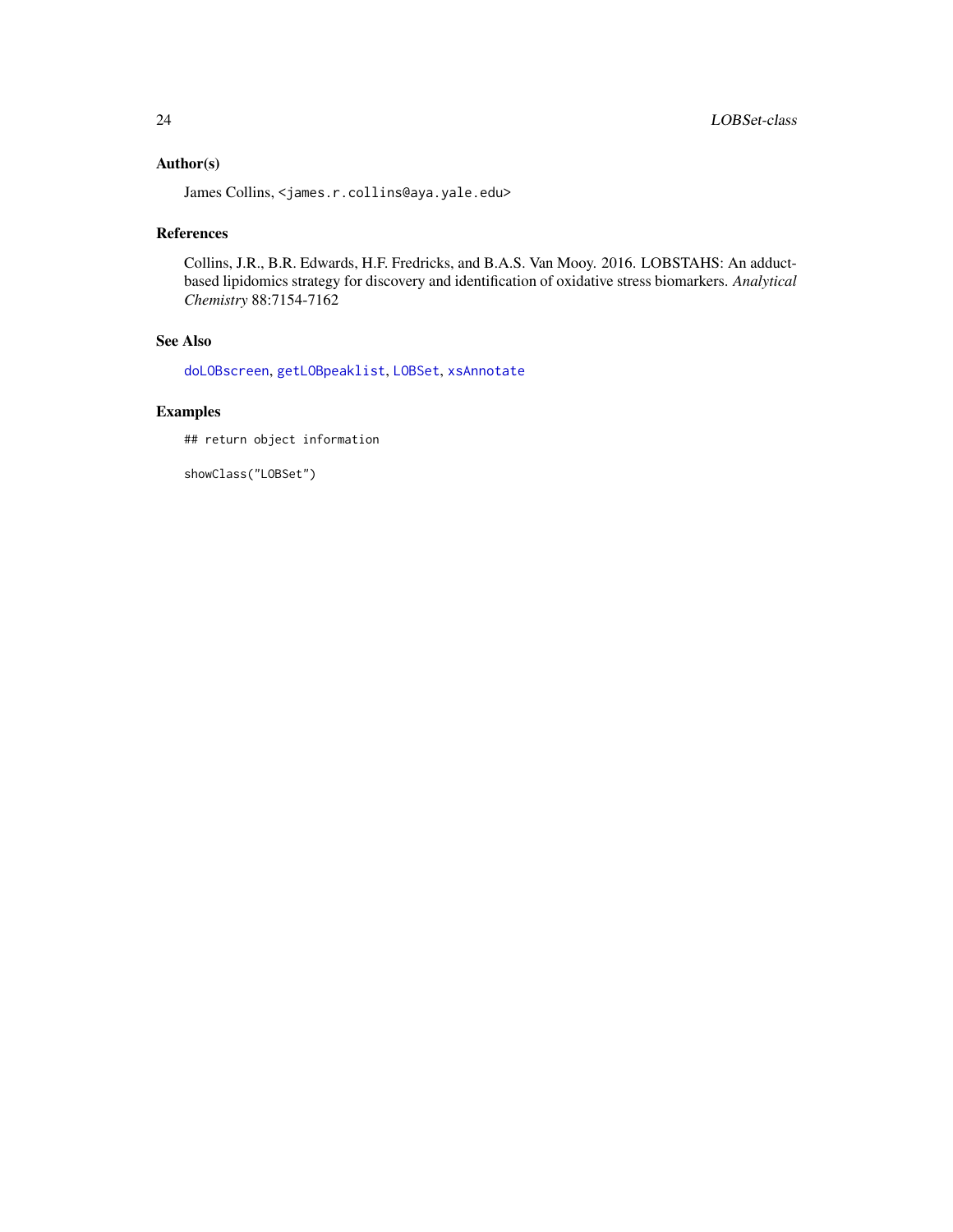# <span id="page-24-0"></span>**Index**

```
∗ classes
    LOBdbase-class, 17
    LOBSet-class, 23
∗ datasets
    LOBdefaults, 19
∗ methods
    doLOBscreen, 2
    exportDBtoCSV, 5
    extractLOBdbasedata, 6
    generateLOBdbase, 7
    getLOBpeaklist, 11
    loadLOBdbase, 13
    LOBdbase, 15
    LOBSet, 21
adduct (LOBdbase-class), 17
adduct,LOBdbase-method
        (LOBdbase-class), 17
adduct<- (LOBdbase-class), 17
adduct<-,LOBdbase-method
        (LOBdbase-class), 17
adduct_rank (LOBdbase-class), 17
adduct_rank,LOBdbase-method
        (LOBdbase-class), 17
adduct_rank<- (LOBdbase-class), 17
adduct_rank<-,LOBdbase-method
        (LOBdbase-class), 17
default.acylRanges, 9, 10
default.acylRanges (LOBdefaults), 19
default.adductHierarchies, 8, 10
default.adductHierarchies
        (LOBdefaults), 19
default.componentCompTable, 7, 8, 10
default.componentCompTable
        (LOBdefaults), 19
default.LOBdbase, 3, 4, 6, 9, 10, 14
default.LOBdbase (LOBdefaults), 19
default.oxyRanges, 9, 10
default.oxyRanges (LOBdefaults), 19
```

```
default.rt.windows, 3, 4
default.rt.windows (LOBdefaults), 19
degree_oxidation (LOBdbase-class), 17
degree_oxidation,LOBdbase-method
        (LOBdbase-class), 17
degree_oxidation<- (LOBdbase-class), 17
degree_oxidation<-,LOBdbase-method
        (LOBdbase-class), 17
doLOBscreen, 2, 7, 10, 11, 13–15, 17, 19–24
```
exact\_parent\_neutral\_mass *(*LOBdbase-class*)*, [17](#page-16-0) exact\_parent\_neutral\_mass,LOBdbase-method *(*LOBdbase-class*)*, [17](#page-16-0) exact\_parent\_neutral\_mass<- *(*LOBdbase-class*)*, [17](#page-16-0) exact\_parent\_neutral\_mass<-,LOBdbase-method *(*LOBdbase-class*)*, [17](#page-16-0) exportDBtoCSV, [5](#page-4-0) extractLOBdbasedata, [6](#page-5-0)

FA\_total\_no\_C *(*LOBdbase-class*)*, [17](#page-16-0) FA\_total\_no\_C,LOBdbase-method *(*LOBdbase-class*)*, [17](#page-16-0) FA\_total\_no\_C<- *(*LOBdbase-class*)*, [17](#page-16-0) FA\_total\_no\_C<-,LOBdbase-method *(*LOBdbase-class*)*, [17](#page-16-0) FA\_total\_no\_DB *(*LOBdbase-class*)*, [17](#page-16-0) FA\_total\_no\_DB,LOBdbase-method *(*LOBdbase-class*)*, [17](#page-16-0) FA\_total\_no\_DB<- *(*LOBdbase-class*)*, [17](#page-16-0) FA\_total\_no\_DB<-,LOBdbase-method *(*LOBdbase-class*)*, [17](#page-16-0) findIsotopes, *[3,](#page-2-0) [4](#page-3-0)* frag\_ID *(*LOBdbase-class*)*, [17](#page-16-0) frag\_ID,LOBdbase-method *(*LOBdbase-class*)*, [17](#page-16-0) frag\_ID<- *(*LOBdbase-class*)*, [17](#page-16-0) frag\_ID<-,LOBdbase-method *(*LOBdbase-class*)*, [17](#page-16-0)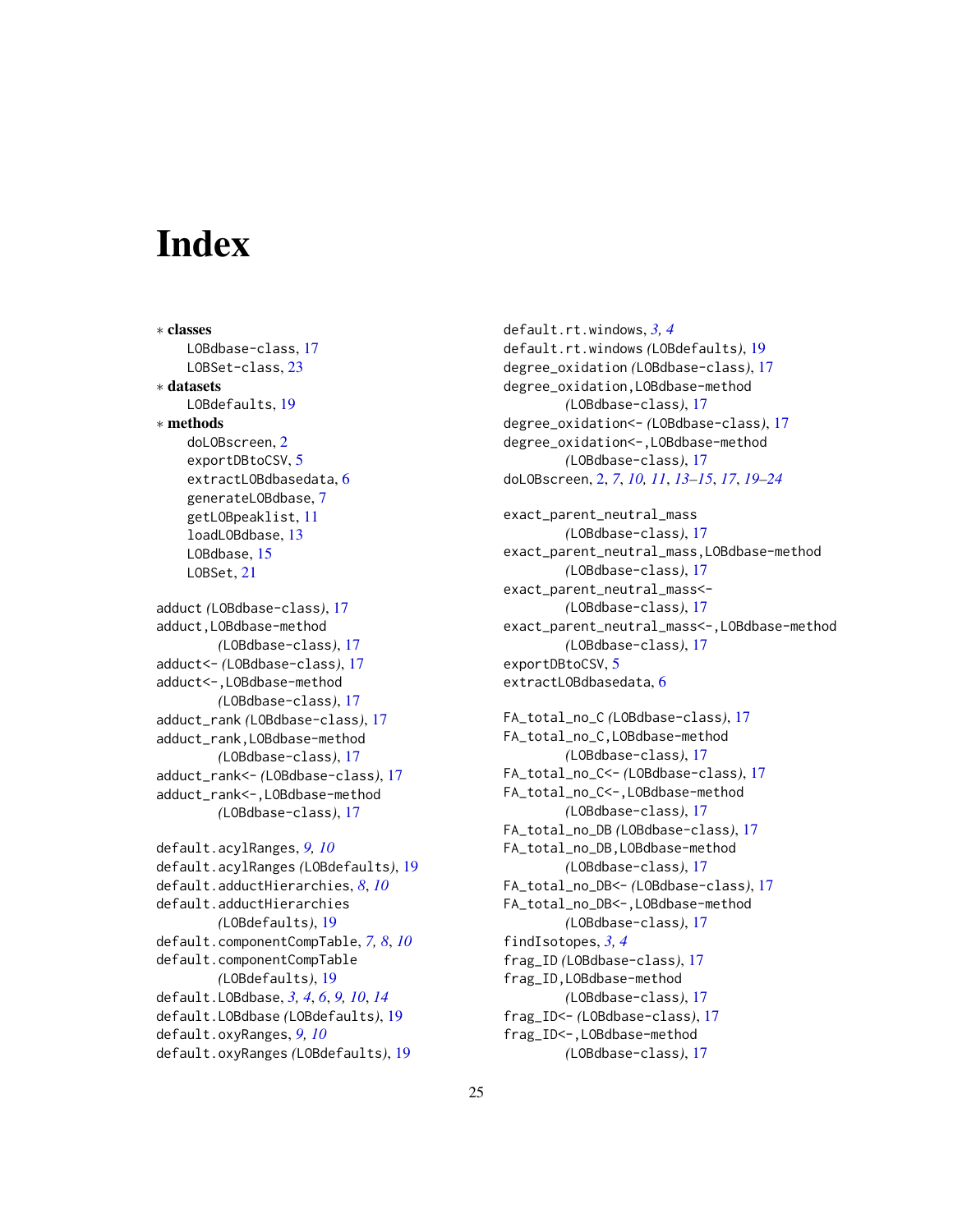generateLOBdbase, *[3](#page-2-0)[–6](#page-5-0)*, [7,](#page-6-0) *[14](#page-13-0)*, *[16,](#page-15-0) [17](#page-16-0)*, *[19–](#page-18-0)[21](#page-20-0)* getLOBpeaklist, *[4](#page-3-0)*, [11,](#page-10-0) *[24](#page-23-0)* lipid\_class *(*LOBdbase-class*)*, [17](#page-16-0) lipid\_class,LOBdbase-method *(*LOBdbase-class*)*, [17](#page-16-0) lipid\_class<- *(*LOBdbase-class*)*, [17](#page-16-0) lipid\_class<-,LOBdbase-method *(*LOBdbase-class*)*, [17](#page-16-0) loadLOBdbase, *[3,](#page-2-0) [4](#page-3-0)*, *[6](#page-5-0)*, *[10](#page-9-0)*, [13,](#page-12-0) *[16,](#page-15-0) [17](#page-16-0)*, *[19](#page-18-0)* LOBdbase, *[4](#page-3-0)[–6](#page-5-0)*, *[10](#page-9-0)*, *[13,](#page-12-0) [14](#page-13-0)*, [15,](#page-14-0) *[17](#page-16-0)*, *[19](#page-18-0)*, *[21](#page-20-0)* LOBdbase-class, [17](#page-16-0) LOBdefaults, [19](#page-18-0) LOBisoID\_diagnostics *(*LOBSet-class*)*, [23](#page-22-0) LOBisoID\_diagnostics,LOBSet-method *(*LOBSet-class*)*, [23](#page-22-0) LOBisoID\_diagnostics<- *(*LOBSet-class*)*, [23](#page-22-0) LOBisoID\_diagnostics<-,LOBSet-method *(*LOBSet-class*)*, [23](#page-22-0) LOBscreen\_diagnostics *(*LOBSet-class*)*, [23](#page-22-0) LOBscreen\_diagnostics,LOBSet-method *(*LOBSet-class*)*, [23](#page-22-0) LOBscreen\_diagnostics<- *(*LOBSet-class*)*, [23](#page-22-0) LOBscreen\_diagnostics<-,LOBSet-method *(*LOBSet-class*)*, [23](#page-22-0) LOBscreen\_settings *(*LOBSet-class*)*, [23](#page-22-0) LOBscreen\_settings,LOBSet-method *(*LOBSet-class*)*, [23](#page-22-0) LOBscreen\_settings<- *(*LOBSet-class*)*, [23](#page-22-0) LOBscreen\_settings<-,LOBSet-method *(*LOBSet-class*)*, [23](#page-22-0) LOBSet, *[4](#page-3-0)*, *[13](#page-12-0)*, *[21](#page-20-0)*, [21,](#page-20-0) *[22–](#page-21-0)[24](#page-23-0)* LOBSet-class, [23](#page-22-0)

```
mz (LOBdbase-class), 17
mz,LOBdbase-method (LOBdbase-class), 17
mz<- (LOBdbase-class), 17
mz<-,LOBdbase-method (LOBdbase-class),
        17
```
num\_compounds *(*LOBdbase-class*)*, [17](#page-16-0) num\_compounds,LOBdbase-method *(*LOBdbase-class*)*, [17](#page-16-0) num\_compounds<- *(*LOBdbase-class*)*, [17](#page-16-0) num\_compounds<-,LOBdbase-method *(*LOBdbase-class*)*, [17](#page-16-0) num\_entries *(*LOBdbase-class*)*, [17](#page-16-0)

num\_entries,LOBdbase-method *(*LOBdbase-class*)*, [17](#page-16-0) num\_entries<- *(*LOBdbase-class*)*, [17](#page-16-0) num\_entries<-,LOBdbase-method *(*LOBdbase-class*)*, [17](#page-16-0) parent\_compound\_name *(*LOBdbase-class*)*, [17](#page-16-0) parent\_compound\_name,LOBdbase-method *(*LOBdbase-class*)*, [17](#page-16-0) parent\_compound\_name<- *(*LOBdbase-class*)*, [17](#page-16-0) parent\_compound\_name<-,LOBdbase-method *(*LOBdbase-class*)*, [17](#page-16-0) parent\_elem\_formula *(*LOBdbase-class*)*, [17](#page-16-0) parent\_elem\_formula,LOBdbase-method *(*LOBdbase-class*)*, [17](#page-16-0) parent\_elem\_formula<- *(*LOBdbase-class*)*, [17](#page-16-0) parent\_elem\_formula<-,LOBdbase-method *(*LOBdbase-class*)*, [17](#page-16-0) peakdata, *[21](#page-20-0)* peakdata *(*LOBSet-class*)*, [23](#page-22-0) peakdata,LOBSet-method *(*LOBSet-class*)*, [23](#page-22-0) peakdata<- *(*LOBSet-class*)*, [23](#page-22-0) peakdata<-,LOBSet-method *(*LOBSet-class*)*, [23](#page-22-0) polarity *(*LOBSet-class*)*, [23](#page-22-0) polarity,LOBdbase-method *(*LOBdbase-class*)*, [17](#page-16-0) polarity,LOBSet-method *(*LOBSet-class*)*, [23](#page-22-0) polarity<- *(*LOBSet-class*)*, [23](#page-22-0) polarity<-,LOBdbase-method *(*LOBdbase-class*)*, [17](#page-16-0) polarity<-,LOBSet-method *(*LOBSet-class*)*, [23](#page-22-0)

# read.table, *[14](#page-13-0)*

sampnames *(*LOBSet-class*)*, [23](#page-22-0) sampnames,LOBSet-method *(*LOBSet-class*)*, [23](#page-22-0) sampnames<- *(*LOBSet-class*)*, [23](#page-22-0) sampnames<-,LOBSet-method *(*LOBSet-class*)*, [23](#page-22-0) show,LOBdbase-method *(*LOBdbase-class*)*, [17](#page-16-0)